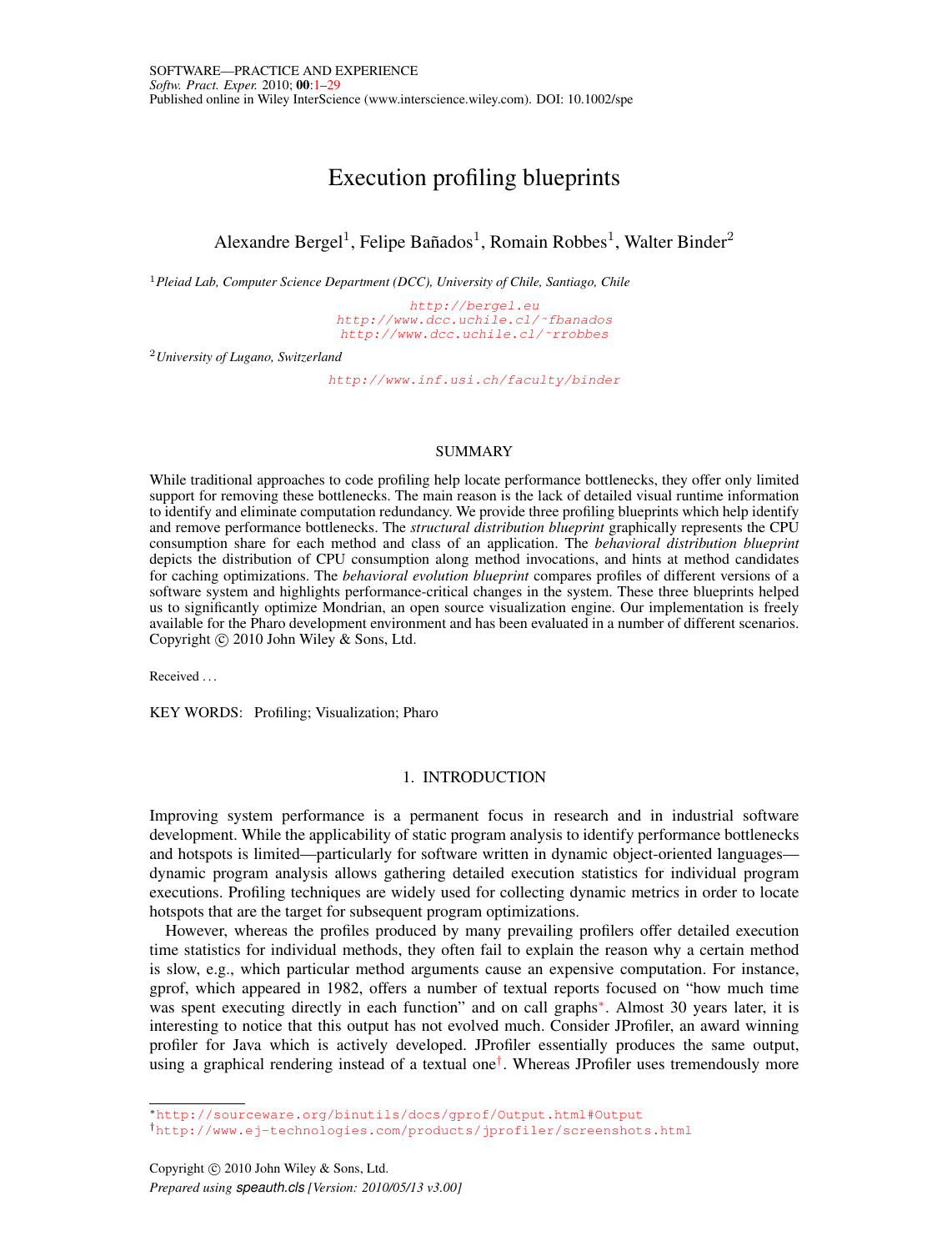sophisticated profiling techniques than its predecessors, it still considers the output of its profiling activity as a mere tree widget to indicate the CPU consumption. It appears that a large part of the research conducted in the field of code profiling focuses on reducing the overhead triggered by the code instrumentation and observation [\[1,](#page-27-0) [2,](#page-27-1) [3\]](#page-27-2).

The set of dynamic metrics and visualizations used to profile object-oriented applications are very similar to those used to profile procedural applications. When we retrospectively look at the history of execution profilers, we see that tool usability and profiling overhead reduction have steadily improved, but the offered visualizations have not changed much. Prevailing profile visualizations do not properly address the specific structure of object-oriented software. Dynamic metrics are presented in a similar form when profiling an application written in Java or in C. In both cases, the call frame is the main element of the generated profiles.

Tracing application performance across different versions of an evolving application is another weak point in state of the art execution profilers. Profiles are usually gathered for a given snapshot of a program. Questions like *"Which method of a particular software version is faster than in the current version?"* can hardly be answered with current profilers, without resorting to manual screening and differentiation of the profiles. Most profilers do not offer any dedicated support for comparing profiles (e.g., hprof<sup>[‡](#page-1-0)</sup>, JProbe<sup>[§](#page-1-1)</sup>).

In this article we apply some visualizations that have been previously used in static software analysis in order to display dynamic metrics for profiling purposes. We describe visualizations for rendering dynamic information that effectively enables comparison of different metrics related to a program execution. *Structural distribution blueprint* and *behavioral distribution blueprint* are two visualizations intended to identify bottlenecks and to give hints on how to remove them. The first blueprint represents the distribution of the CPU effort along the program structure. The second blueprint directs the distribution along method invocations and identifies methods prone to one class of optimization, namely caching.

This article builds on our previously published work on blueprint profiling [\[4\]](#page-27-3). Since then, we have constantly used our blueprints to address performance issues in our software development activities. Our experience made us realize that exploiting the history of a software plays an important role in understanding performance of a particular software version. Identifying where the speedup gained from a particular optimization in the past got lost in subsequent software versions requires considering the evolution of the source code. We address this issue with the new *behavioral evolution blueprint*, which is the original scientific contribution of this article.

The work presented in this article aims at complementing existing profilers with new visualizations that help specific optimization tasks. We obtained the results presented in this article using Pharo[¶](#page-1-2), an open-source Smalltalk-dialect programming language. We apply our profiling techniques to the visualization framewor[k](#page-1-3) Mondrian<sup>||</sup> [\[5\]](#page-27-4), our running example.

Intuitively the blueprint profiling techniques presented in this article may be applied to applications written in any other object-oriented programming language as well. However, the strategy we used to draw our conclusion is characterized as idiographic [\[6\]](#page-27-5), meaning that we focus only on the phenomenon in the context of Pharo and the applications in which we found performance issues. The points we fix in our work are Pharo, its scheduling strategy and the size of the applications we considered for our experiment (topping at 200 classes and 2000 methods). Even though profiling long-running applications, including large scale servers, is indeed a major challenge [\[7\]](#page-27-6), our work focuses on medium-sized applications (∼ 20 000 lines of code) with rather short profiling execution time (less than 1 minute).

The profiler providing the visualizations presented in this article is publicly available in Pharo\*\* under the MIT license.

<span id="page-1-0"></span><sup>‡</sup><http://java.sun.com/developer/technicalArticles/Programming/HPROF.html>

<span id="page-1-1"></span><sup>§</sup><http://www.quest.com/jprobe>

<span id="page-1-2"></span><sup>¶</sup><http://www.pharo-project.org/home>

<span id="page-1-3"></span><sup>k</sup><http://www.moosetechnology.org/tools/mondrian>

<span id="page-1-4"></span><sup>∗∗</sup><http://www.squeaksource.com/Spy.html>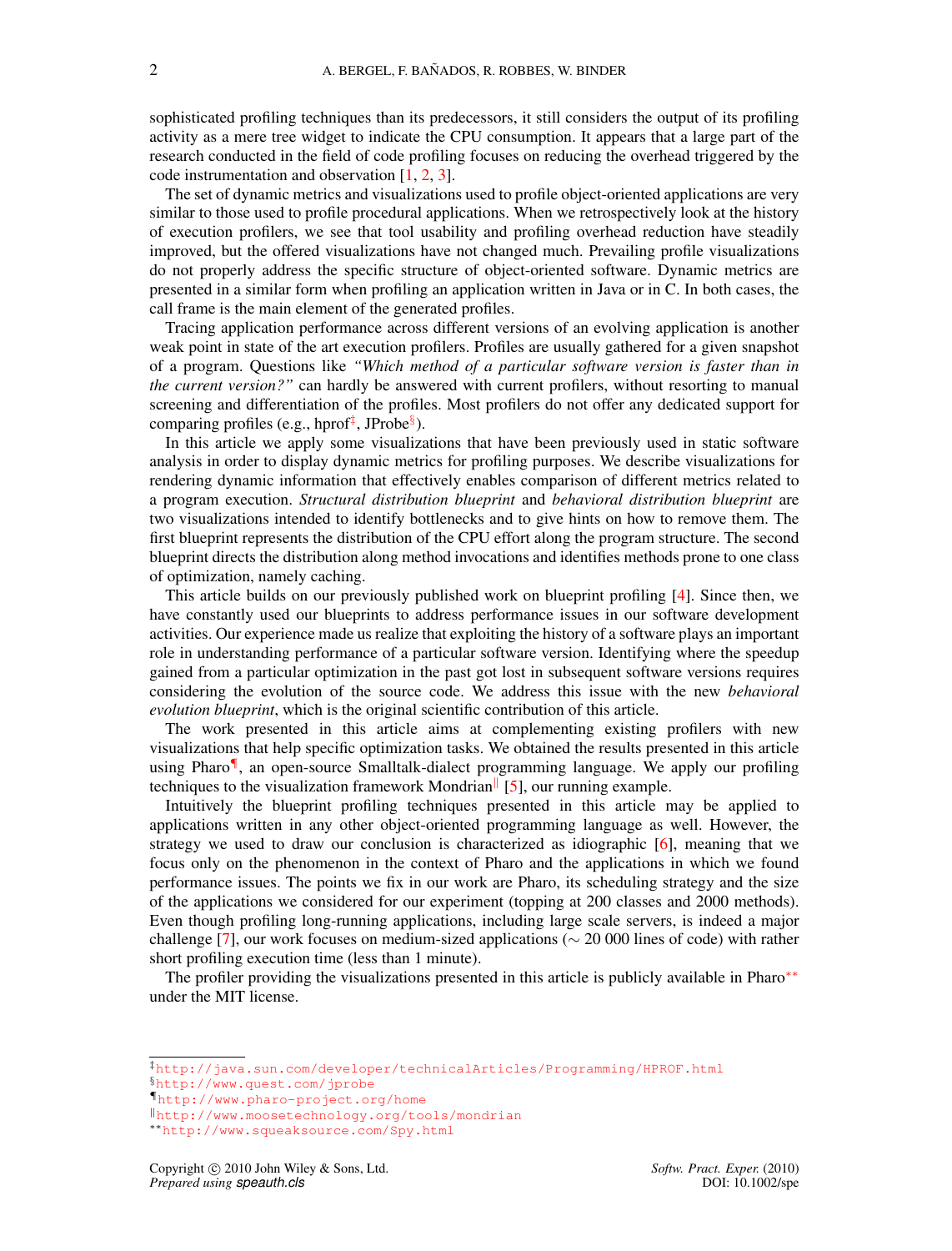<span id="page-2-1"></span>

Figure 1. Principle of polymetric view.

Note that the structural distribution blueprint is grayscale only; the behavioral distribution blueprint and behavioral evolution blueprint use colors, although grayscale equivalents are provided in this paper.

This article is structured as follows: We first describe the structural and behavioral distribution blueprints (Section [2\)](#page-2-0). We then identify and implement opportunities for optimization in Mondrian (Section [3\)](#page-8-0). Section [2](#page-2-0) and Section [3](#page-8-0) are taken from our previous publication [\[4\]](#page-27-3). Next, we investigate factors impacting the performance evolution of two systems, Mondrian and GitFS, along their development history (Section [4\)](#page-14-0) and discuss the experience we gained (Section [5\)](#page-20-0); this part constitutes the novel contribution of this article. We then review related work (Section [6\)](#page-25-0) and conclude (Section [7\)](#page-26-0).

# 2. PROFILING BLUEPRINTS

#### <span id="page-2-0"></span>*2.1. Profiling blueprint in a nutshell*

Time profiling blueprints are graphical representations meant to help programmers (i) assess the time distribution and (ii) identify bottlenecks, giving hints on how to remove them for a given program execution. The essence of profiling blueprints is to enable a better comparison of elements constituting the program structure and its dynamic behavior. To render information, these blueprints use a graph metaphor, composed of nodes and edges.

The size of a node hints at its importance in the execution. In the case that nodes represent methods, a large node may say that the program execution spends "a lot of time" in this method. The expression "a lot of time" is then quantified by visually comparing the height and/or the width of the node against other nodes.

Color is used to either transmit a property (*e.g.,* a yellow node represents a method that always returns the same value) or a metric (*e.g.,* a color gradient is mapped to the number of times a method has been invoked).

We propose two blueprints that help identify opportunities for code optimization. They provide hints to programmers to refactor their program along the following two principles: (i) make oftenused methods faster and (ii) call slow methods less often. The metrics we adopted in this article help finding methods that are either unlikely to perform a side effect or return always the same result, good candidates for simple caching optimizations.

#### *2.2. Polymetric views*

The blueprints we propose are graphically rendered as *polymetric views* [\[8\]](#page-27-7). A *polymetric view* is a lightweight software visualization enriched with software metrics. It has been successfully used to provide "software maps" intended to help software comprehension and reverse engineering. Figure [1](#page-2-1) depicts the general aspect of a polymetric view.

Given two-dimensional nodes representing entities, we can map up to 5 metrics on the node characteristics: position  $(X \text{ and } Y)$ , size (width and height), and color: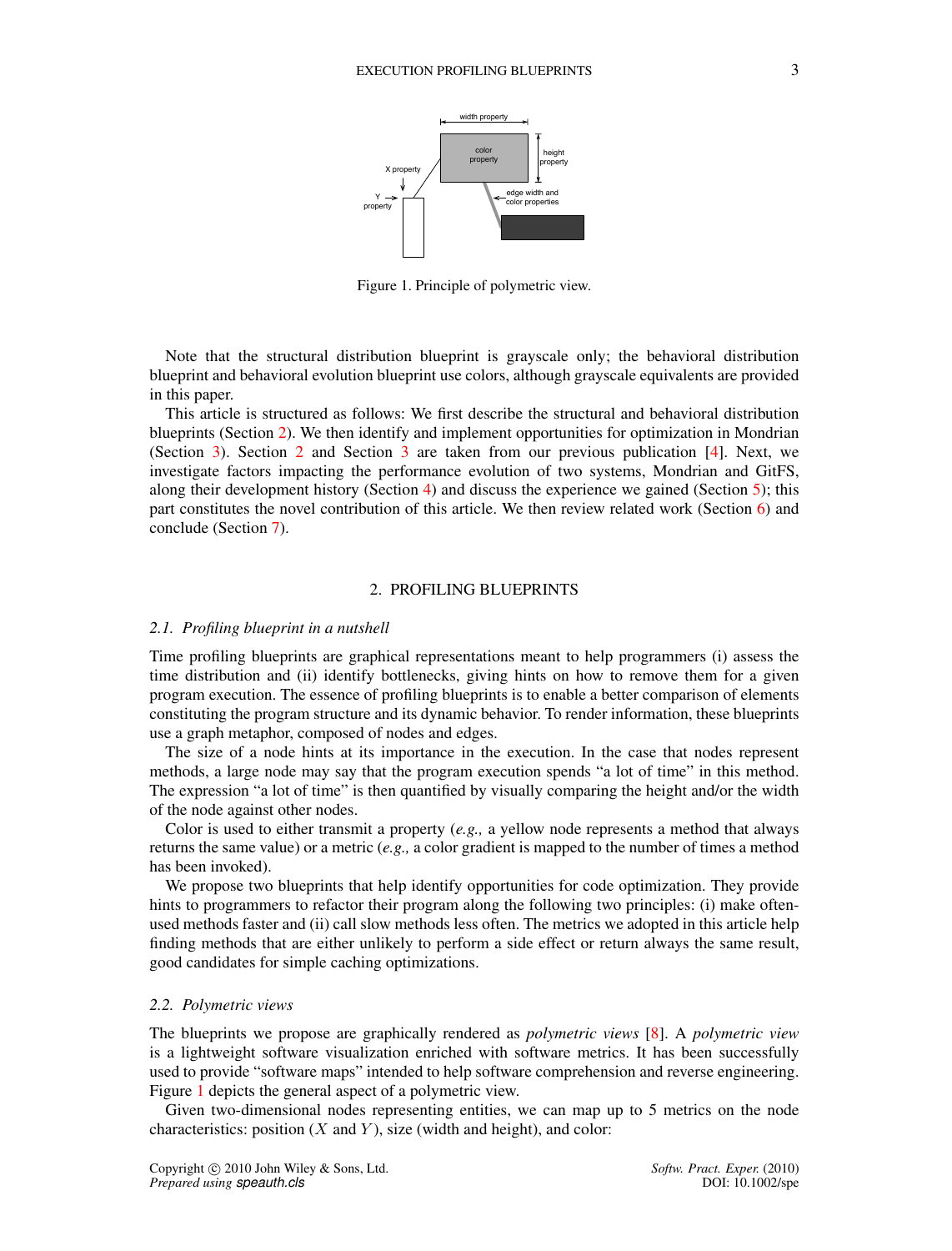<span id="page-3-0"></span>

| <b>Structural distribution blueprint</b> |                                                            |  |  |
|------------------------------------------|------------------------------------------------------------|--|--|
| Scope                                    | full system execution time                                 |  |  |
| Edge                                     | class inheritance (upper is superclass of below)           |  |  |
| Layout                                   | tree layout for outer nodes and gridlayout for inner nodes |  |  |
|                                          | (inner nodes are ordered by increasing height)             |  |  |
| Metric scale                             | linear (except for node width, which is logarithmic)       |  |  |
| <b>Node</b>                              | outer node is a class, an inner node is a method           |  |  |
| Inner node $\overline{color}$            | Number of different receivers                              |  |  |
| Inner node height                        | total execution time of a method                           |  |  |
| Inner node width                         | number of executions (logarithmic scale)                   |  |  |
| Example                                  | Figure 2                                                   |  |  |

Table I. Specification of the structural distribution blueprint.

- *Position*. The X and Y coordinates of the position of a node may reflect two measurements.
- *Size*. The width and height of a node can render two measurements. We follow the intuitive notion that the wider and the higher the node, the larger the associated metric.
- *Color*. The color interval between white and black may render one measurement. The convention that is usually adopted [\[9\]](#page-27-8) is that the higher the measurement, the darker the node. Thus light gray represents a smaller measurement than dark gray.

Edges may also render properties along a number of dimensions (width, color, direction, etc.). However, for the purpose of this work, all edges are identical.

## <span id="page-3-1"></span>*2.3. Structural distribution blueprint*

The execution of an object-oriented program yields a large amount of information [\[10\]](#page-27-9) (*e.g.,* number of objects created at runtime, total execution time of a method). Unfortunately, all these dimensions cannot be visually rendered in a meaningful fashion. The *structural distribution blueprint* displays a selected number of metrics indicating the distribution of the execution time along the static structure of a program (*i.e.,* classes, methods and class hierarchy). Table [I](#page-3-0) gives the specification of the *structural distribution blueprint*. The blueprint renders a program in terms of classes, methods and inheritance relations. Each method representation exhibits its corresponding CPU time profiling information along three metrics:

- *number of different receivers*: amount of different object receivers the method has been invoked on. Due to implementation limitations, this is at the moment a lower bound estimate.
- *total execution time of a method*: time for which a call frame corresponding to the method is present on the stack at runtime. The precision depends on the underlining profiler used to collect runtime information.
- *number of executions*: number of times the method has been executed, independently of the object receiver.

Actual metric values, and additional information, are accessible through a contextual popup window.

Example. Throughout this article, we use the graph visualization framework Mondrian as a case study. The blueprints described in this article are also rendered using Mondrian. An example of the structural distribution blueprint is given in Figure [2.](#page-4-0) Four classes are represented: MOGraphElement, MOViewRenderer, MONode and MORoot. This figure is a small part of a bigger picture obtained by evaluating the following code snippet, which renders a simple visualization of 100 nodes, each containing 100 nodes: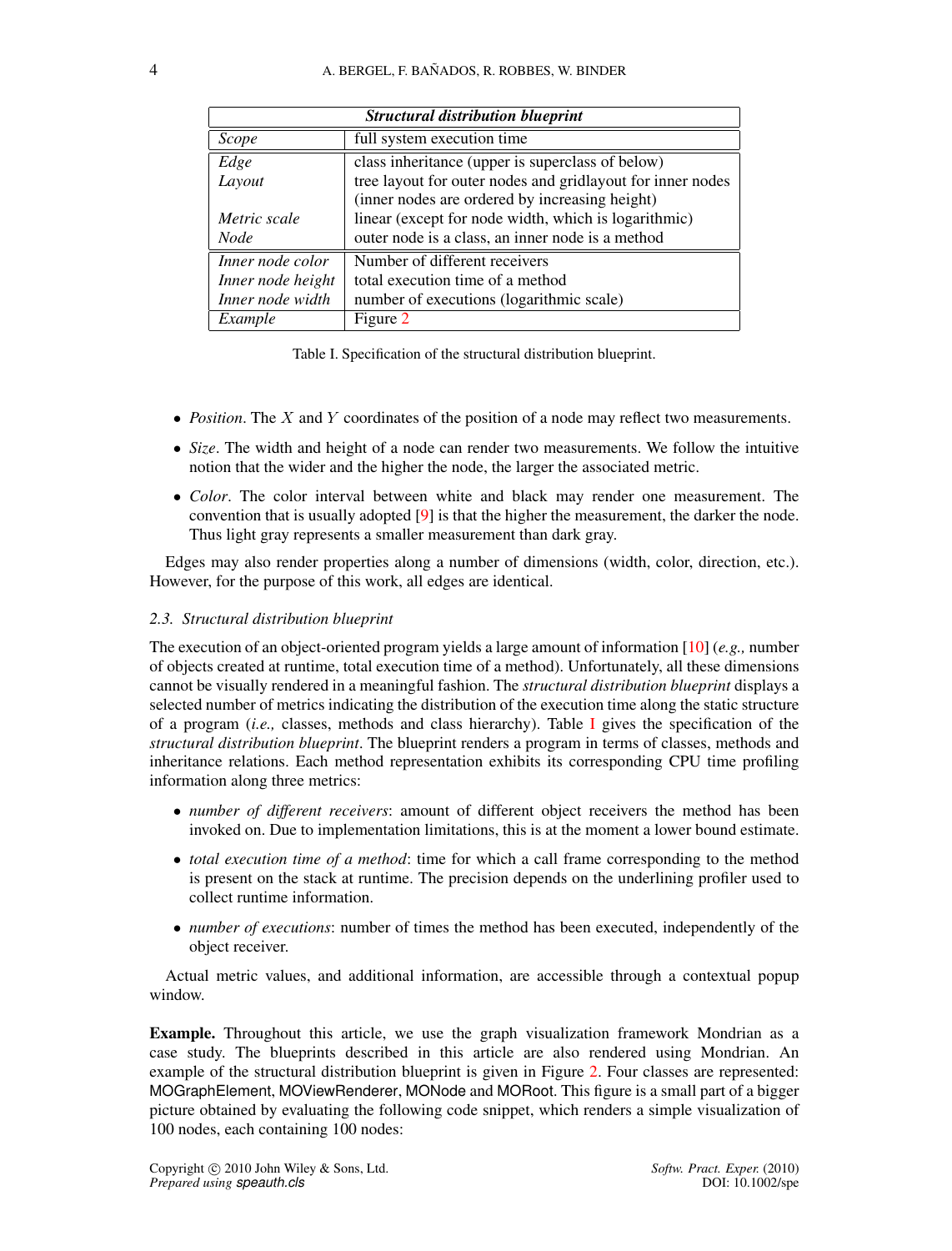<span id="page-4-0"></span>

Figure 2. Example of a structural blueprint.

```
ProfilingPackageSpy
      viewProfiling: [
             | view |
             view := MOViewRenderer new.
             view nodes: (1 to: 100)
                    forEach: [:each | view nodes: (1 to: 100)].
             view root applyLayout ]
      inPackage: 'Mondrian'
```
The code being profiled is indicated using a **bold font** in the example source code. As the last line shows, this particular profiling is instantiated on one package, Mondrian in our case, which contains the entire application; it is possible to be more—or less—selective if needed. MOGraphElement inherits from MONode, MORoot from MOGraphElement, and MOViewRenderer from Object. Since Object does not belong to Mondrian (but to the Kernel package), it is not rendered in the blueprint.

The height of a method node is proportional to the total execution time taken by the method (*e.g.,* 53% of the code execution is spent in the method #applyLayout and 38% in #bounds). The width is proportional to the number of times the method has been executed. A logarithmic scale is used. The method node color represents the number of different objects this method has been executed on (more than 3 732). The scope of the blueprint is global, which means that the darkest method corresponds to the method that has been executed on the greatest number of object receivers, system-wide.

The view is interactive; moving the mouse over a method node pops up additional contextual information. In the example, the contextual window says that the method #applyLayout defined in the class MOGraphElement has been executed 10 100 times, and has been executed on more than 3 732 distinct receiver objects (*i.e.,* instances of MOGraphElement or one of its subclasses). It also indicates that this method always returns the same value for a given object receiver. While the blueprint emphasizes the three metrics indicated above (execution time, number of invocations,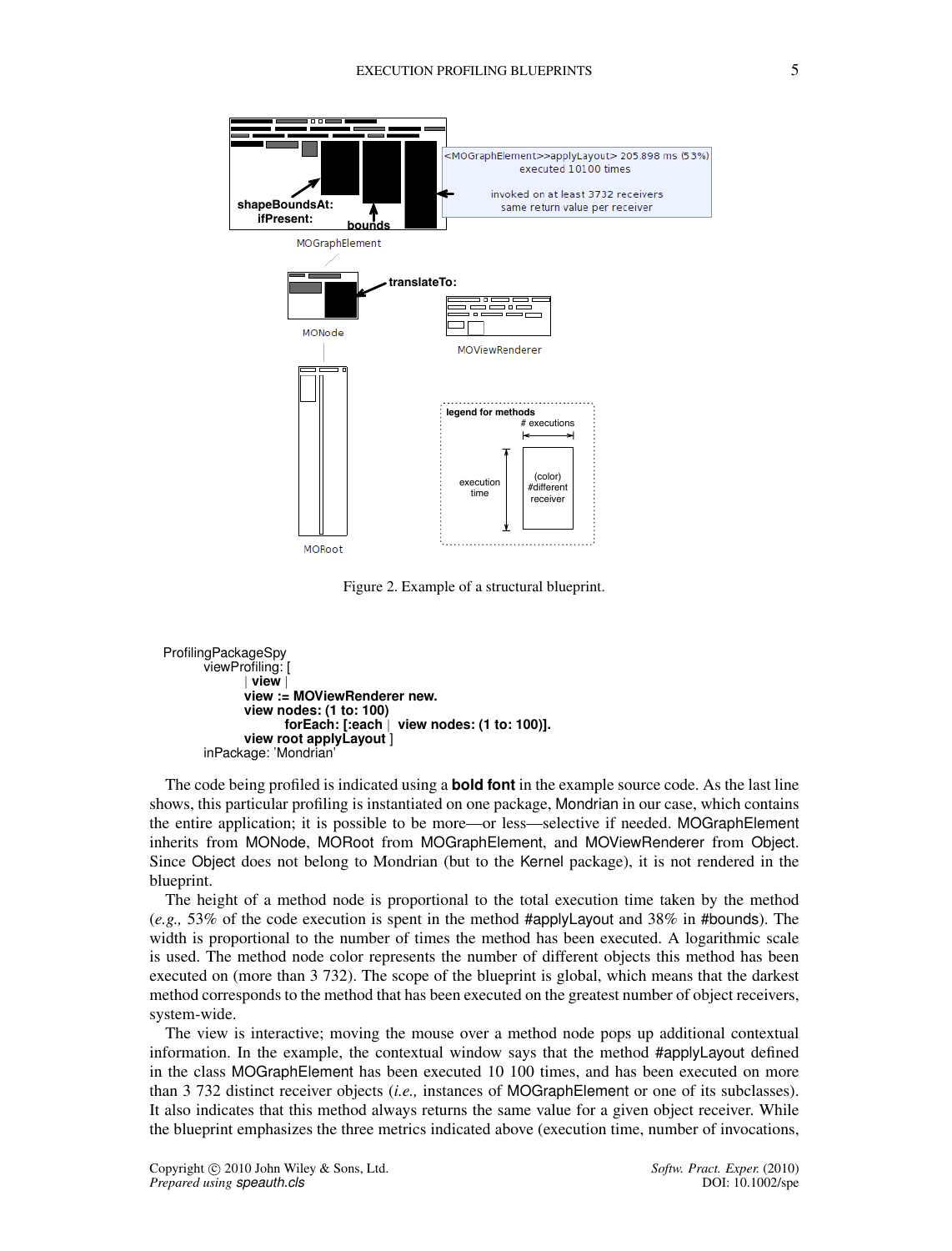number of receivers), the contextual information provides useful data when one wants to know more about a particular method.

Within a class, methods are ordered along their height; this helps to quickly spot the costlier methods. For example, it is clear that among MOGraphElement's methods, 3 are dominating with respect to execution time.

Interpretation. Classes represented in Figure [2](#page-4-0) illustrate part of a scenario that totals 11 classes. Among the 111 classes that define Mondrian, these 11 classes are the only classes involved in the code snippet execution given above. Only classes that are covered by the execution, even partially, are depicted in the blueprint.

MOGraphElement contains "many large and dark" methods. This indicates that this class is central to the code snippet execution: these large and black methods consume a lot of CPU time and are invoked on many different instances. Almost all of MOGraphElement's methods are executed a large number of times: in the visualization, they are quite wide compared to methods in other classes. For most of them, this is not a problem because they are thin and horizontal: even if these methods are executed many times, they do not consume CPU time. On the left of #applyLayout stands the #bounds method. This method takes 38% of the CPU time and is invoked 70 201 times on more than 3 732 object receivers. The third costliest method on MOGraphElement, #shapeBoundsAt:ifPresent: takes 33% of the CPU time. MONode contains a black and relatively large method: MONode>>translateTo: consumes 22% of the total CPU time. The method has been invoked 10 100 times on at least 3 732 receivers.

Comparing to MOGraphElement and MONode, we find that other classes are not involved in the computation as much. The representation of MOViewRenderer quickly says that its methods are invoked a few times without consuming much CPU. Moreover, methods are white, which tells that they are invoked on few instances only. The contextual information obtained by moving the mouse over the methods reveals that these methods are executed on a unique receiver. This is not surprising since only one instance of MOViewRenderer is created in the code example given above.

MORoot also does not seem to be the cause of a bottleneck at runtime. The few methods of this class are not frequently executed since they are relatively narrow. MORoot also defines a method #applyLayout. This method is the tall, thin and white method. The contextual information reveals that this method is executed once and on one object only. It consumes 97% of the execution time; this means that the CPU spent 97% of the time in the method #applyLayout or in one of the methods recursively called by #applyLayout. We can safely conclude that this method is the entry point of the computation. The method MORoot>>applyLayout invokes MOGraphElement>>applyLayout on each of the nodes. The relation between these two #applyLayout methods is indicated by a fly-byhighlighting (not represented in the picture) and the *behavioral distribution blueprint*, described below.

All in all, a large piece of the total CPU time is distributed over four methods: MONode>>translateTo: (24%), MOGraphElement>>bounds (32%), MOGraphElement>>shape-BoundsAt:ifPresent: (33%), MOGraphElement>>applyLayout (53%). Note that at this stage, we cannot say that the CPU time share of these three methods is the sum of their individual share. We have  $24 + 32 + 33 + 53 = 142$ . This indicates that some of these methods call each other since their sum cannot exceed 100% otherwise,

#### <span id="page-5-0"></span>*2.4. Behavioral distribution blueprint*

In a pure object-oriented setting, computation is essentially performed through message sending between objects. The CPU time consumption is distributed along method executions. Assessing the runtime distribution along method invocations complements the structural assessment described in the previous section. To reflect this profiling along method invocations, we provide the *behavioral distribution blueprint*. Table [II](#page-6-0) gives the specification of the figure.

The goal of this blueprint is to assess runtime information alongside method call invocations. It is intended to find optimization opportunities which may be tackled with caching. In addition to the metrics such as the number of calls and execution time, we also show whether a given method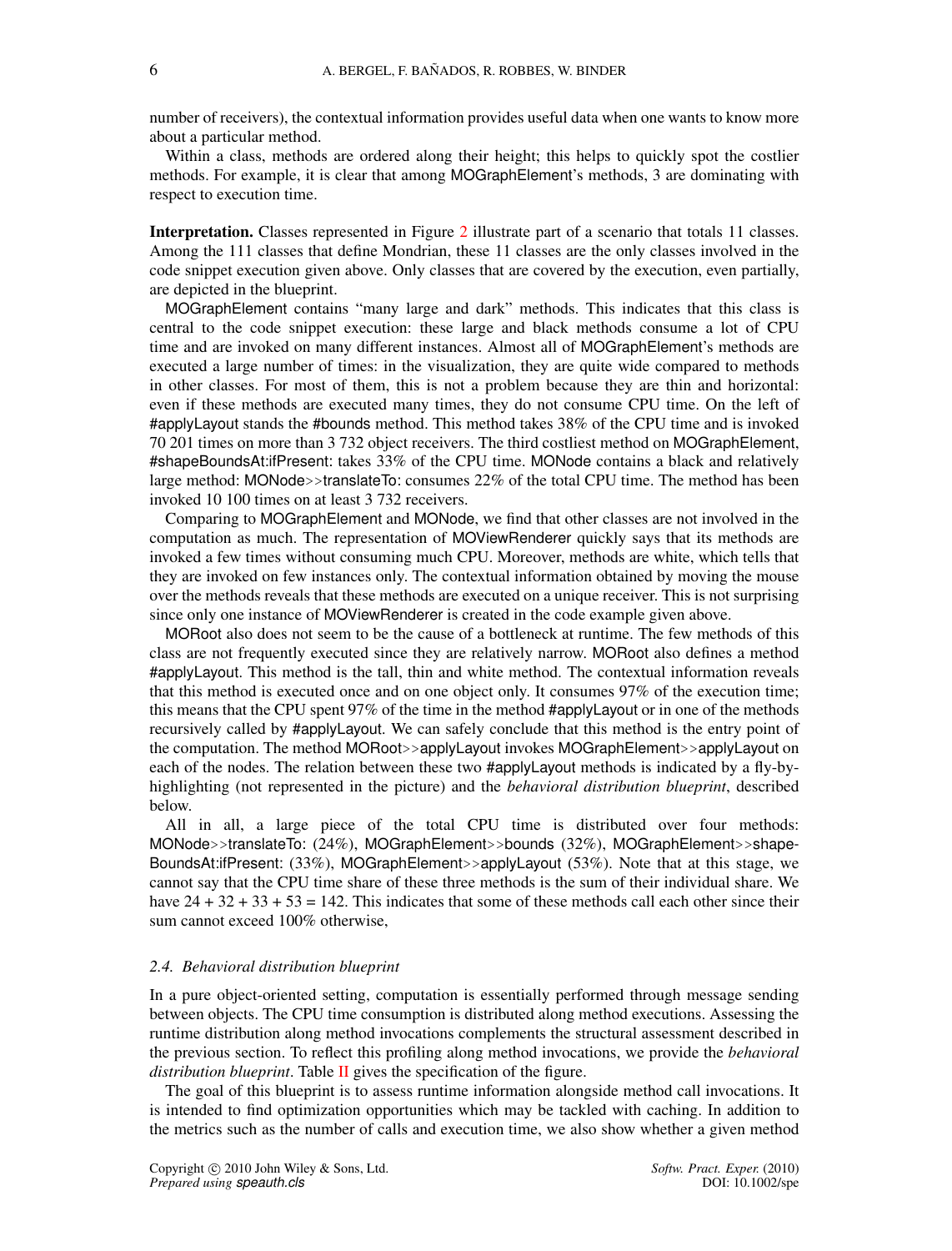<span id="page-6-0"></span>

| <b>Behavioral distribution blueprint</b> |                                                         |  |
|------------------------------------------|---------------------------------------------------------|--|
| Scope                                    | all methods directly or indirectly invoked for a given  |  |
|                                          | starting method                                         |  |
| Edge                                     | method invocation (upper methods invoke lower ones)     |  |
| Layout                                   | tree layout                                             |  |
| Metric scale                             | linear (except for node width)                          |  |
| <b>Nodes</b>                             | methods                                                 |  |
| Node color                               | gray: return always self; yellow: same return value per |  |
|                                          | object receiver; white: remaining methods               |  |
| Node height                              | total execution time                                    |  |
| Node width                               | number of executions (logarithmic scale)                |  |
| Example                                  | Figure 3                                                |  |

Table II. Specification of the behavioral distribution blueprint.

returns constant values, and whether it is likely to perform a side effect or not. As shown later, this information is helpful to identify a class of bottlenecks related to caching opportunities.

Classes do not appear on this blueprint; methods are represented by nodes and invocations by directed edges. The behavioral blueprint uses the two metrics described in the structural blueprint for the width and height of a method. In addition to the shape, node color indicates a property:

- the gray color indicates methods that return self, the default return value. When no return value is specified in Pharo, the object receiver is returned. This corresponds to void methods in a statically typed language. No result is expected from the method, strongly suggesting that the method operates via side effects.
- the yellow color (which appears as light gray on a black and white printout) indicates methods that are constant on their return value, this value being different from self.
- other methods are white.

Keeping track of the returned value in such a way is one of the characteristics of this visualization that supports us in our goal of identifying a class of bottlenecks.

A tree layout is used to order methods, with upper methods calling lower methods. We illustrate this blueprint on the MOGraphElement>>bounds method that we previously identified as a candidate for optimization.

Example. In the structural blueprint (Figure [2\)](#page-4-0), right-clicking on the method MORoot>>applyLayout opens a behavioral distribution blueprint for this method. The complete picture is given in Figure [3;](#page-7-0) it should be read in a top-down fashion. Methods in this blueprint have the same dimensions as in the behavioral blueprint. We recognize the tall and thin MORoot>>applyLayout at the top. All methods in Figure [3](#page-7-0) are therefore invoked directly or indirectly by MORoot >>applyLayout. MORoot>>applyLayout invokes 3 methods, including MOGraphElement>>applyLayout (labelled in the figure). MOGraphElement>>applyLayout calls MOAbstractLayout>>applyOn:, and both of these are called by MORoot>>applyLayout.

Interpretation. As the first blueprint revealed, #bounds, #applyLayout, #shapeBoundsAt:ifPresent:, #translateTo: are expensive in terms of CPU time consumption. The behavioral blueprint highlights this fact from a different point of view, along method invocations. In the following we will optimize #bounds by identifying the reason of its high cost and provide a solution to fix it. Our experience with Mondrian tells us that this method has a surprisingly high cost. Where to start a refactoring among all potential candidates remains the programmer's task. Our blueprint only says "how it is" and not "how it should be", however it is a rich source of indication of the events occurring at runtime.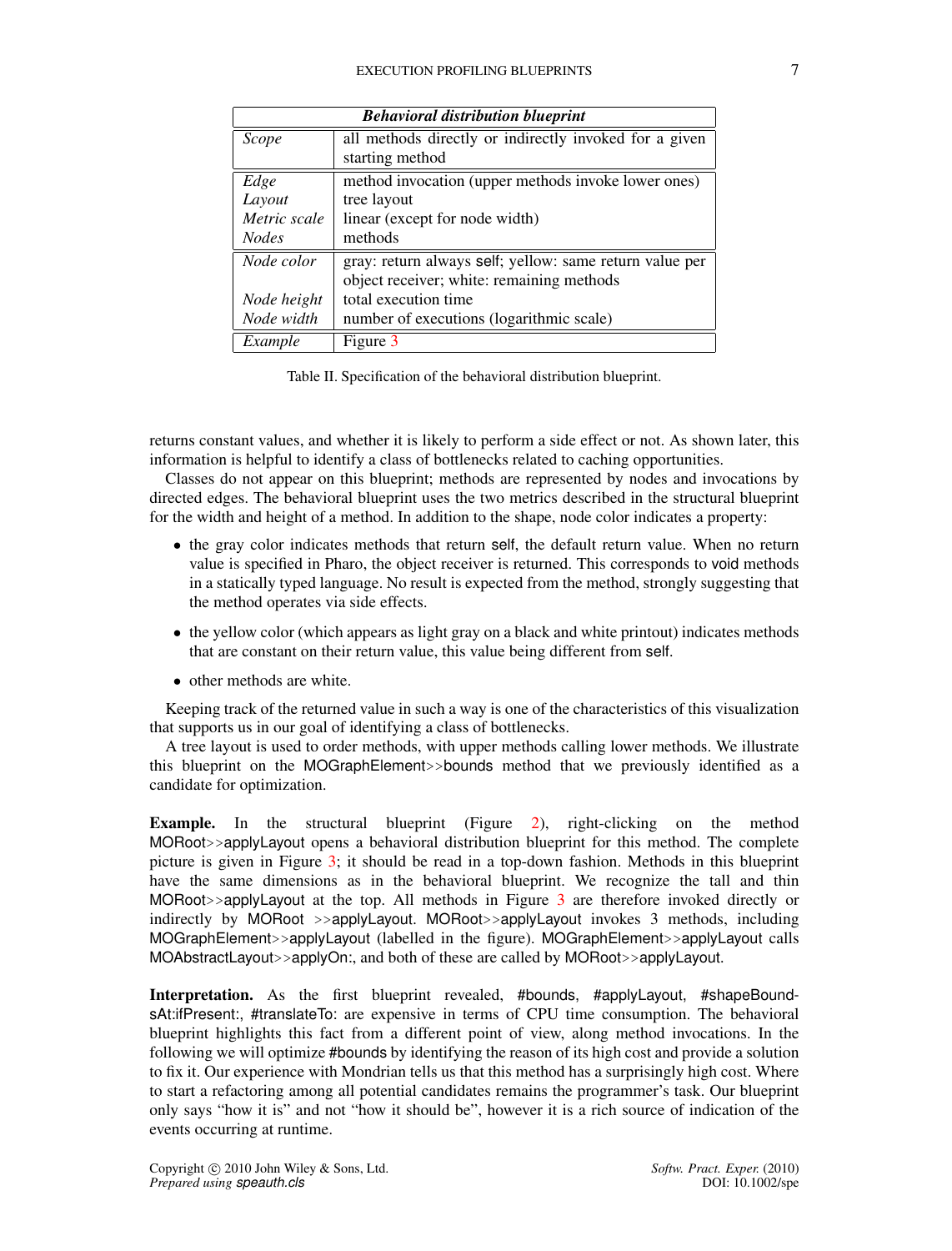<span id="page-7-0"></span>

Figure 3. Example of a behavioral blueprint.

The return value of MOGraphElement>>bounds is constant over time, hence it is painted in yellow. This method is involved in a rich invocation graph (presented in Figure [3\)](#page-7-0). In general, understanding the interaction of a single method is likely to be difficult when a complete call graph is used; the contextual menu obtained by right-clicking on a method offers a filtered view on the entity of interest.

Figure [4](#page-8-1) shows a detailed view of the previous behavioral blueprint, focused on MOGraphElement>>bounds. This method is at the center of the picture: above are located the methods calling #bounds; below, the unique method that is called by #bounds. Among the 5 methods that call #bounds, 3 always return the same value when executed. The method called by #bounds also remains constant on its return value. Figure [4](#page-8-1) renders #bounds and #shapeBoundsAt:ifPresent: with the same width. It is therefore likely that these two methods are invoked the same number of times. The contextual window indicates that each of these two methods is indeed invoked 70 201 times. We can deduce the following:

- #bounds belongs to several execution paths in which each method is constant on its return value. This is indicated in the upper part of Figure [4.](#page-8-1)
- #bounds calls #shapeBoundsAt:ifPresent:, which is constant on return value.
- #bounds and #shapeBoundsAt:ifPresent: are invoked the same number of times.

This set of characteristics—large amount of invocations in multiple execution paths, constant per-receiver return value, and calling a constant-returning method—strongly suggests a caching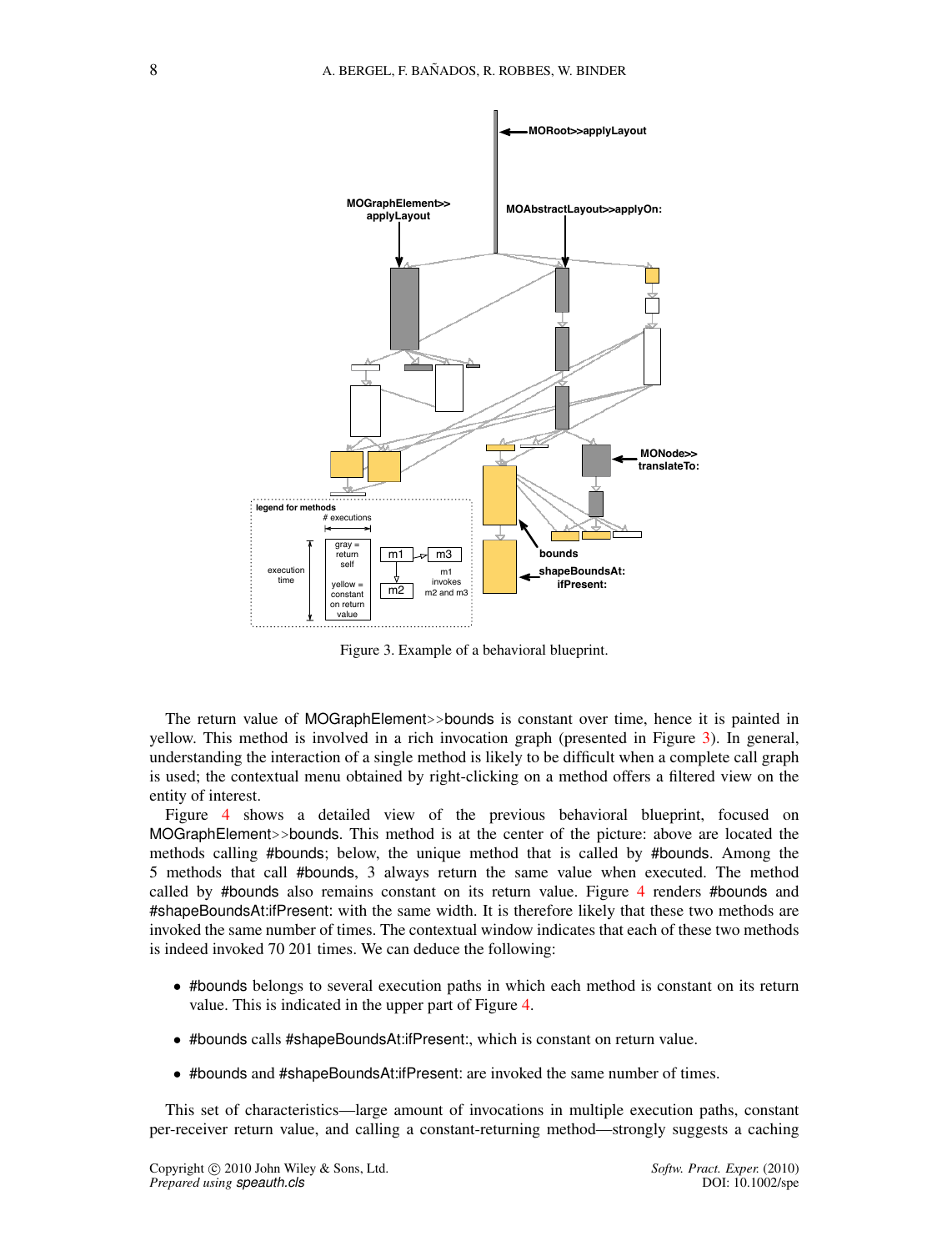<span id="page-8-1"></span>

Figure 4. Detailed view of MOGraphElement>>bounds.

opportunity. The following section addresses this bottleneck by adding a cache in #bounds and unveils another bottleneck in Mondrian.

# 3. OPTIMIZING MONDRIAN

<span id="page-8-0"></span>The combination of the structural and behavioral blueprints helped us to identify a number of bottlenecks in Mondrian. In this section, we address some of these bottlenecks by using memoization<sup>[††](#page-8-2)</sup>, i.e. we cache values to avoid redundant computations.

#### <span id="page-8-3"></span>*3.1. Bottleneck MOGraphElement*>>*bounds*

As we saw earlier, the behavioral blueprint on the method MOGraphElement>>bounds reveals a number of facts about the program's execution. These facts are good hints that #bounds will benefit from a caching mechanism since it always returns the same value and calls a method that is also constant. We inspect its source code:

```
MOGraphElement>>bounds
  "Answer the bounds of the receiver."
  | basicBounds |
  self shapeBoundsAt: self shape ifPresent: [ :b | ^ b ].
  basicBounds := shape computeBoundsFor: self.
  self shapeBoundsAt: self shape put: basicBounds.
  ˆ basicBounds
```
The code source confirms that #shapeBoundsAt:ifPresent: is invoked once each time #bounds is invoked. The method #shape is also invoked at each invocation of #bounds. The contextual window obtained in the structural blueprint reveals that the return value of #shape is constant: It is a simple variable accessor ("getter" method), so it is fast. #bounds calls #computeBoundsFor: and #shapeBoundsAt:put: in addition to #shapeBoundsAt:ifPresent: and #shape. However, they do not appear in Figure [3](#page-7-0) and [4.](#page-8-1) This means that #bounds exits before reaching #computeBoundsFor:. The block  $\lceil$  :b  $\rceil$   $\lceil$  b  $\rceil$ , which has the effect of exiting the method, is therefore always executed in the considered example.

<span id="page-8-2"></span><sup>††</sup><http://www.tfeb.org/lisp/hax.html#MEMOIZE>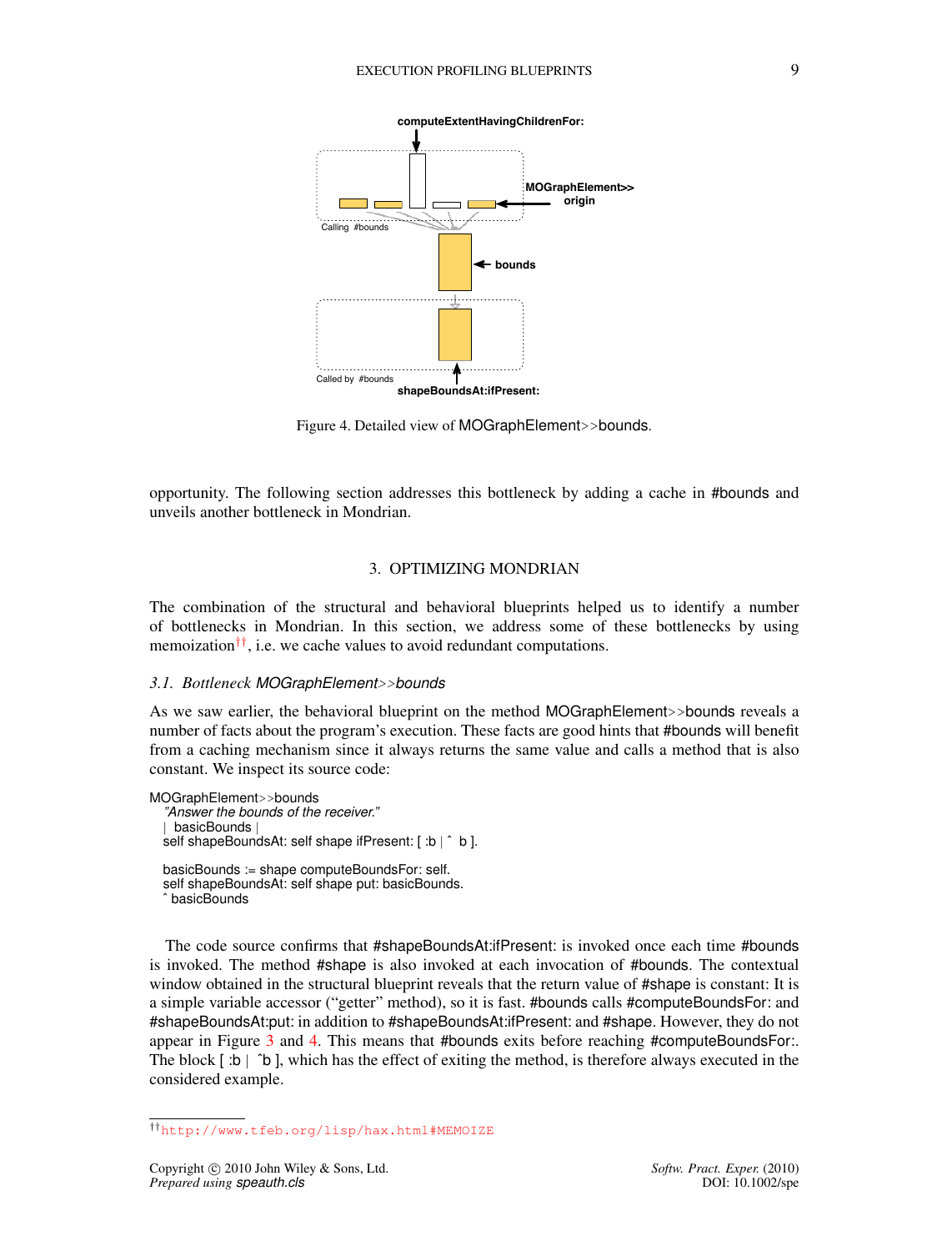<span id="page-9-0"></span>

Figure 5. Upgrading #bounds has a global structural impact.

We first thought that the last three lines of #bounds may be removed since they are not executed in our scenario. However, when subsequently validating our change, the large number of tests in Mondrian indicated that these lines are indeed important in other scenarios, although not in our particular example.

We elected to upgrade #bounds with a simple cache mechanism. Differences with the original version are indicated using a **bold font**. The class MOGraphElement is extended with a new instance variable, #boundsCache. In addition, the cache variable has to be reset in 5 methods related to graphical bounds manipulation of nodes, such as translating and resizing.

```
MOGraphElement>>bounds
  "Answer the bounds of the receiver."
   basicBounds
  boundsCache ifNotNil: [ ˆ boundsCache ].
  self shapeBoundsAt: self shape ifPresent: [ :b | ˆ boundsCache := b ].
  basicBounds := shape computeBoundsFor: self.
  self shapeBoundsAt: self shape put: basicBounds.
  ˆ boundsCache := basicBounds
```
There is no risk of concurrent accesses of #boundsCache since this variable is set when the layout is being computed. This occurs before the display of the visualization, which is done in a different thread.

Result. Adding a statement boundsCache ifNotNil: [ ˆ boundsCache ] significantly reduces the execution time of the code given in Section [2.3.](#page-3-1) Before adding this simple cache mechanism, the code took 430 ms to execute (on a MacBook Pro, 2Gb of RAM (1067 MHz DDR3), 2.26 GHz Intel Core 2 Duo, Squeak VM 4.2.1beta1U). With the cache, the same execution takes 242 ms only, which represents a speedup of approximately 43%.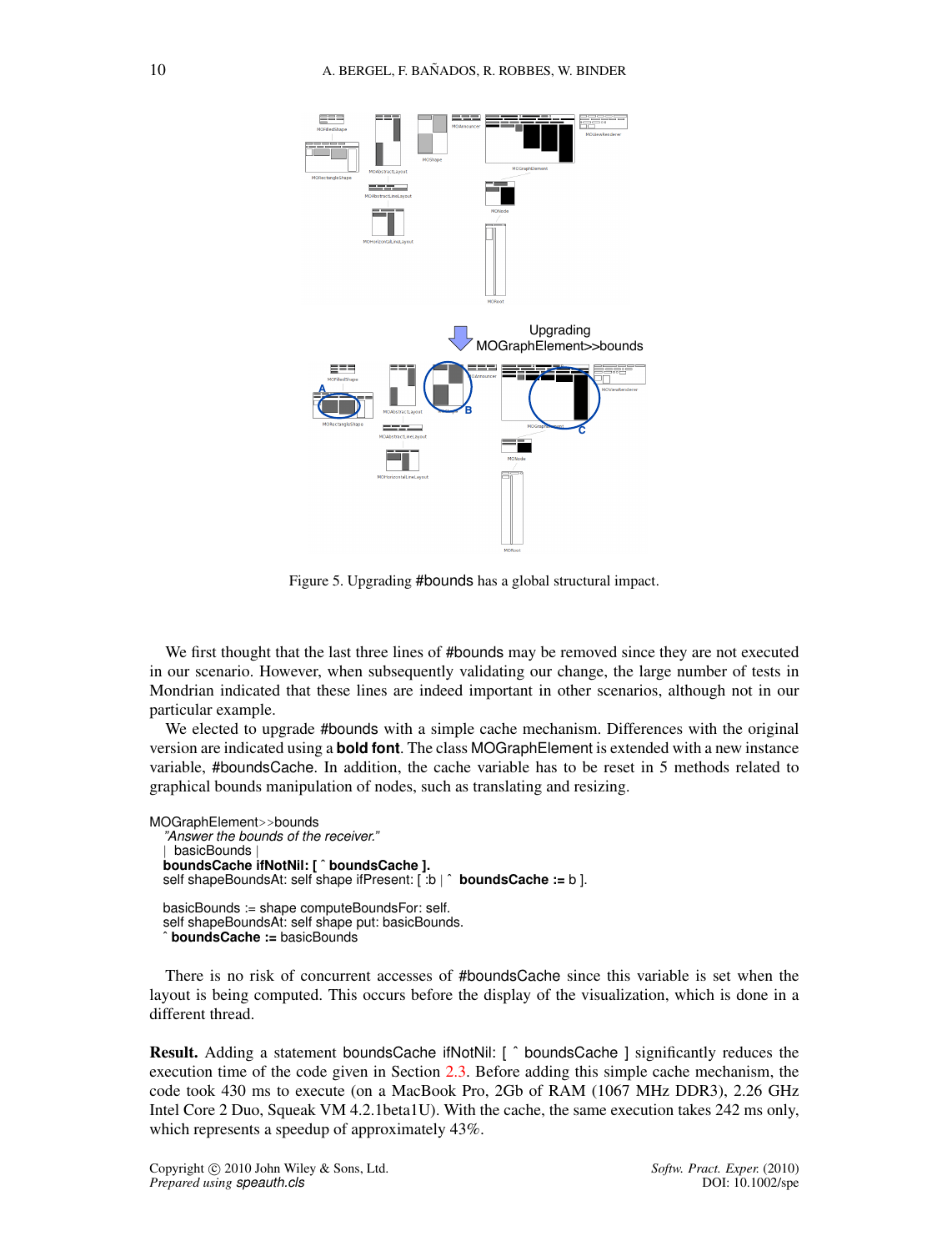<span id="page-10-0"></span>

Figure 6. Upgrading #bounds has a global behavioral impact.

This gain is reflected on the overall distribution of the computational effort. Figure [5](#page-9-0) provides two structural blueprints of the code snippet given in Section [2.3.](#page-3-1) The comparison between the two versions is done "manually", in Section [4](#page-14-0) we will introduce a new visualization meant to support such comparison systematically. The upper blueprint has been produced before upgrading the method MOGraphElement>>bounds. Figure [2](#page-4-0) is a part of it. The lower one has been produced after upgrading #bounds as described above. Many places are impacted. We annotated the figure with the most significant changes:

- the size of the #bounds method and the methods invoked by it (C) have seen their height significantly reduced. Before the optimization, #bounds used 38% of the total CPU consumption. After the optimization, its CPU use fell to 5%.
- the 5 methods denoted by the circle A and B have seen their height increased and their color darkened. The height increase illustrates the augmentation in relative CPU consumption these methods are subject to, now that #bounds has been improved.

The evolution of the behavioral blueprint is presented in Figure [6.](#page-10-0) We can clearly see the reduced size of #bounds and #shapeBoundsAt:ifPresent: (Circle B) and the increase of the #applyLayout method (Circle A).

#### <span id="page-10-1"></span>*3.2. Bottleneck in MONode*>>*displayOn:*

We fixed an important bottleneck when computing bounds in Mondrian. We push our analysis of bounds computing a step further. We inspect the User Interface (UI) thread of Mondrian. Most applications with a graphical user interface run in at least 2 threads: one for the program logic and another in charge of receiving user events (e.g., keystrokes, mouse events) and virtual machine/OS events (e.g., window refreshes); Mondrian is no exception. The blueprints presented earlier focused on profiling the application logic.

Step 1. Figure [7](#page-11-0) shows the structural profiling of the UI thread for the Mondrian script given in Section [2.3.](#page-3-1) The blueprint contains many large methods, indicating methods that received a significant CPU share. Among these, our knowledge of Mondrian leads us to #absoluteBounds.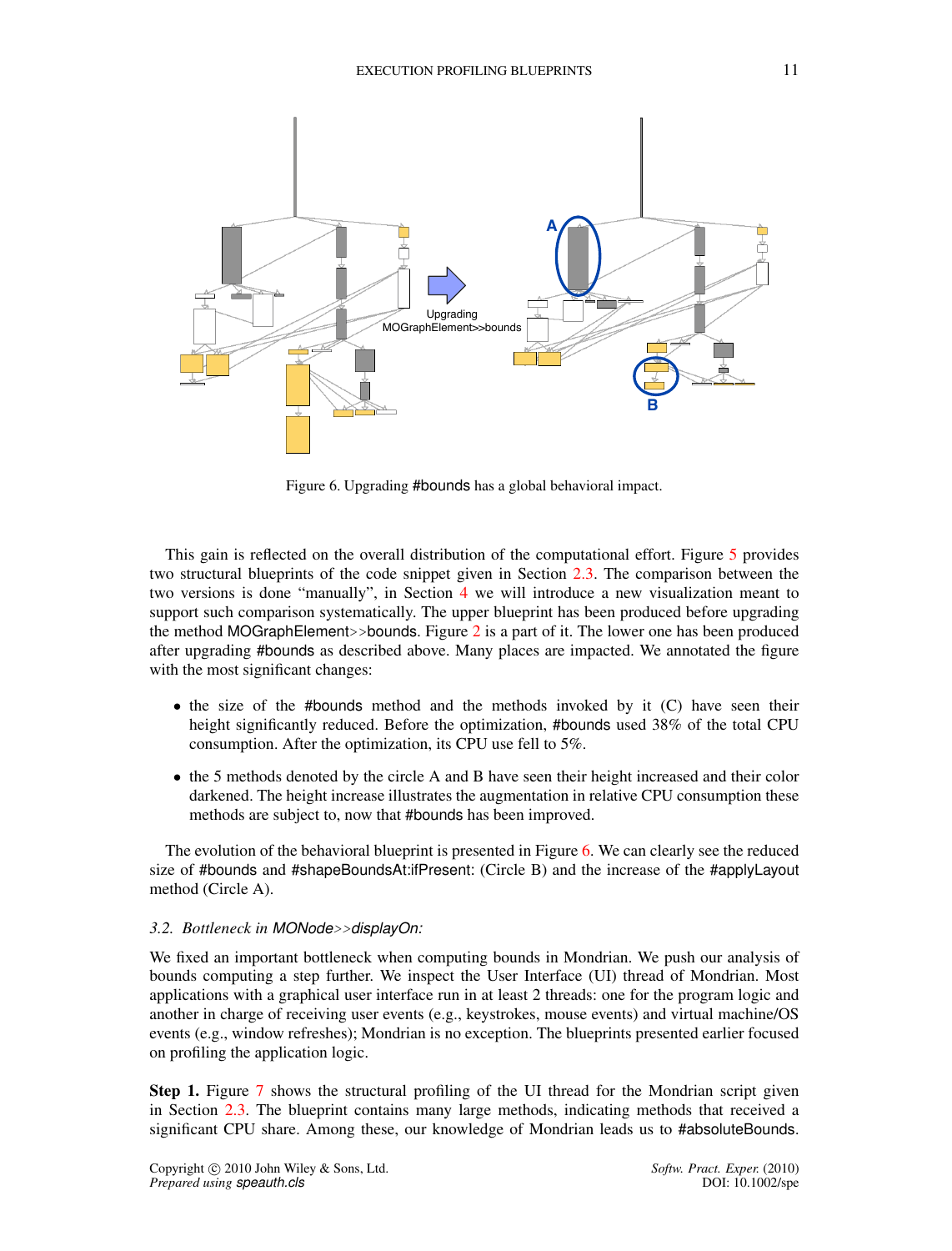<span id="page-11-0"></span>

Figure 7. Profiling of the UI thread in Mondrian.

This method is very similar to #bounds that we previously saw. It returns the bounds of a node using absolute coordinates (instead of relative ones). The UI thread spends most of the time in MONode>>displayOn: since it is the root of the thread's computation.

Figure [8](#page-12-0) shows the behavioral blueprint opened on MONode>>displayOn:. The blueprint reveals that #absoluteBounds and #absoluteBoundsFor: call each other. Return values of these two methods are constant as indicated by their yellow color. They are therefore good candidates for caching:

```
MOGraphElement>>absoluteBounds
```

```
"Answer the bounds in absolute terms (relative to the entire Canvas, not just the parent)."
absoluteBoundsCache ifNotNil: [ ˆabsoluteBoundsCache ].
ˆabsoluteBoundsCache := self shape absoluteBoundsFor: self
```
Result. Without the cache in #absoluteBounds, the scenario takes 356 ms to run. With the cache, it takes 231 ms. We therefore decreased running time by 35% when displaying the visualization.

Step 2. By adding the cache in #absoluteBounds, we significantly reduced the cost of this method. We can still do better. As shown in Figure [8,](#page-12-0) there is another caller of #absoluteBounds. MORectangleShape>>display:on: is 85 lines long and begins with:

```
MORectangleShape>>display: aFigure on: aCanvas
  | bounds borderWidthValue textExtent c textToDisplay font borderColorValue ... |
  bounds := self absoluteBoundsFor: aFigure.
  c := self fillColorFor: aFigure.
  ...
```
We saw in Step 1 that #absoluteBounds calls the expensive and uncached #absoluteBoundsFor:. Replacing the call to #absoluteBoundsFor: by #absoluteBounds improves performance further: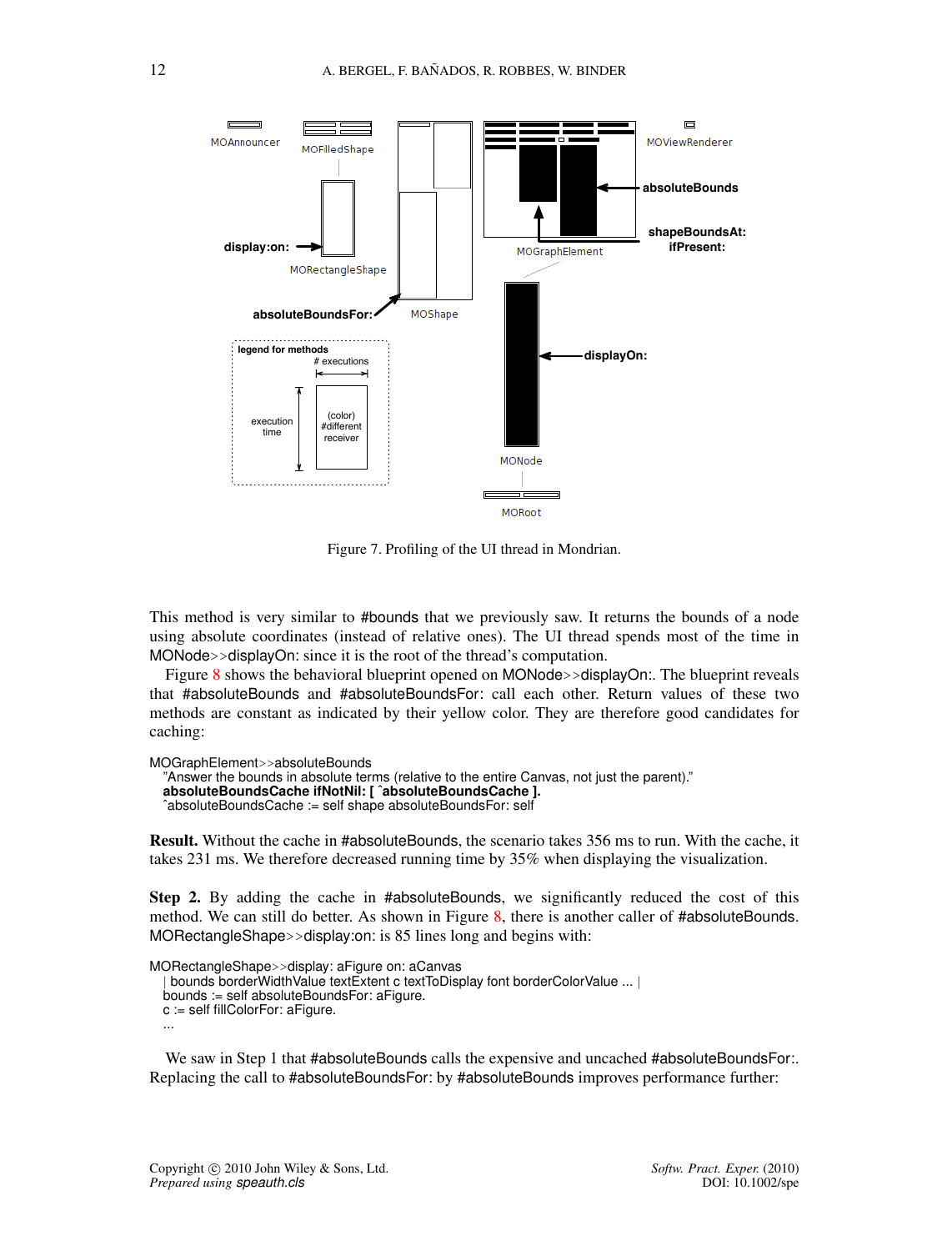<span id="page-12-0"></span>

Figure 8. Profiling of the UI thread in Mondrian.

```
MORectangleShape>>display: aFigure on: aCanvas
   | bounds borderWidthValue textExtent c textToDisplay font borderColorValue ... |
  bounds := aFigure absoluteBounds.
  c := self fillColorFor: aFigure.
  ...
```
Result. The execution time of the code snippet has been reduced to 198 ms. A speedup of 14% from Step 1, and of 45% overall.

Blueprint evolution. Figure [9](#page-13-0) summarizes the two evolution steps described previously. Differences with a previous step are denoted using a circle. The effect of caching #absoluteBounds considerably diminished the execution time of this method. This is illustrated by Circle C. It has also the effect of reducing the size of MOShape's methods and increasing—relatively— MORectangleShape>>display:on:. The share of the CPU consumption increased for this method. Step 2 reduced the size of several of MOShape's methods. Their execution times became so small, that they do not appear in the behavioral blueprint (since we use a sampling-based profiler to obtain the runtime information, methods having less than 1% of the CPU do not appear in this blueprint).

# *3.3. Summary*

The cache value of MOGraphElement>>bounds (Section  $3.1$ ) is implemented and has been finalized in Version 341 of Mondrian<sup>[‡‡](#page-12-1)</sup>. The improvement of #absoluteBounds and #display:on: may be found in Version 352 of Mondrian. The complete experiment led to a 43% improvement in creating the layout of a view, and of 45% in displaying the same view.

<span id="page-12-1"></span><sup>‡‡</sup>The source code is available at: <http://www.squeaksource.com/Mondrian.html>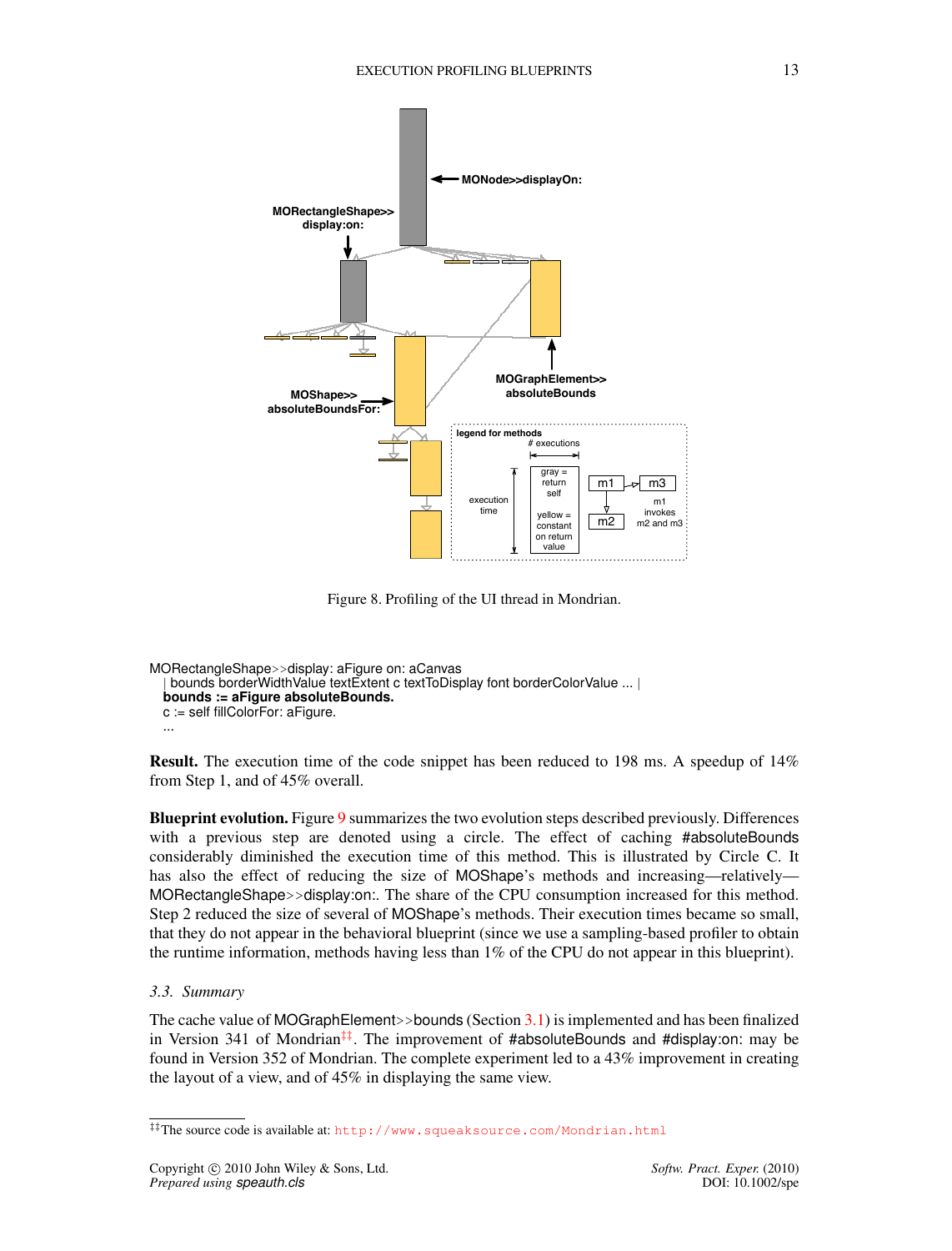<span id="page-13-0"></span>

Figure 9. Profiling of the UI thread in Mondrian.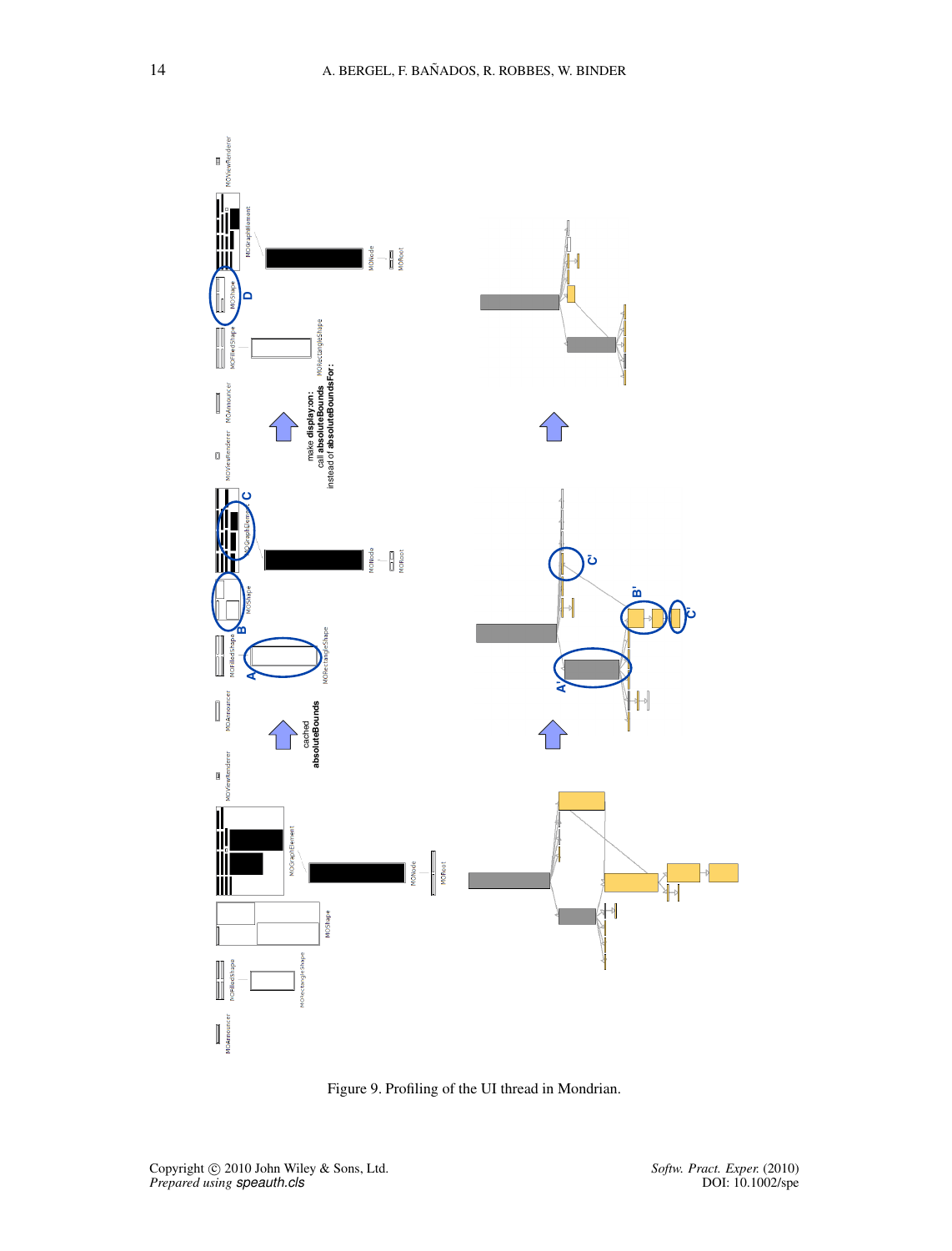<span id="page-14-1"></span>

Figure 10. Behavioral evolution blueprint for Versions 416 and 425 of Mondrian.

We identify and remove a number of bottlenecks. From this experience, it is tempting to identify and look after some general patterns that would easily expose fixable execution bottleneck. Unfortunately, we have not seen the opportunity to deduce some general rules. The visualization we provide clearly identifies costly methods and classes, potentially being candidates for optimization. Whether the optimization can be easily realized or not depends heavily on a wide range of parameters (*e.g.,* algorithm, architecture, data structure), best assessed by the developer.

# 4. BEHAVIORAL EVOLUTION BLUEPRINT

<span id="page-14-0"></span>We have presented profiling blueprints as a graphical representation of a software execution for a particular version of the software. Although useful to identify execution bottlenecks, comparing two or more versions becomes hard as it requires an exhaustive manual check for every software entity; Focusing on differences between two versions instead of the actual values is the topic of this section.

To compare the profiles over two software versions, we propose the *behavioral evolution blueprint*. This additional behavioral blueprint depicts the method call graph in which nodes are methods, and edges invocations. The height of a node is the share of the total execution time taken by the represented method. The width shows the number of times the method has been invoked, based on a logarithmic scale. The differences between methods are usually so great that a linear scale is not effective. Colors—or grayscale equivalents in this version—convey the difference of a metric over different software versions, and border thickness refers to changes in the source code. This blueprint can be used to graphically validate when a source change improves the performance of the code. The specification of this visualization is given in Table [III.](#page-15-0)

Figure [10](#page-14-1) exemplifies the behavioral evolution blueprint on the method MORoot >>applyLayout for two versions of Mondrian, Versions 416 and 425. The profiling is realized on Version 425, and colors show the result of a comparison with a similar profiling based on a previous version, 416 in this case. Each called method is colored like so: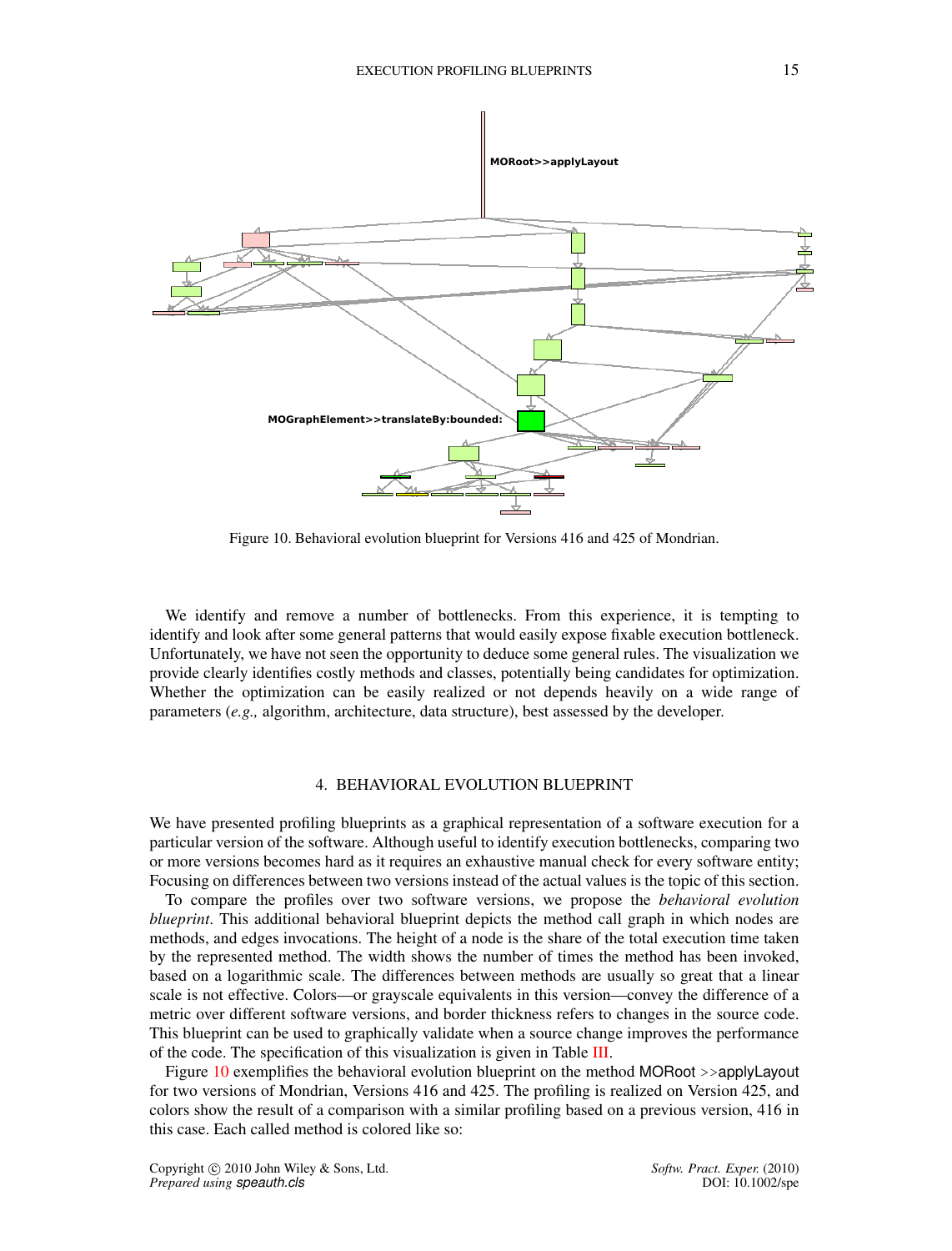<span id="page-15-0"></span>

| <b>Behavioral evolution blueprint</b> |                                                         |  |  |
|---------------------------------------|---------------------------------------------------------|--|--|
| Scope                                 | all methods directly or indirectly invoked for a given  |  |  |
|                                       | starting method                                         |  |  |
| Edge                                  | method invocation (upper methods invoke lower ones)     |  |  |
| Layout                                | tree layout                                             |  |  |
| Metric scale                          | linear (except for node width)                          |  |  |
| <b>Nodes</b>                          | methods                                                 |  |  |
| Node color                            | Green (light gray in $B&W$ ): method execution time is  |  |  |
|                                       | less than previous version; Red (dark gray in B&W):     |  |  |
|                                       | method execution time is greater than previous version; |  |  |
|                                       | Yellow (black in B&W): method was not implemented       |  |  |
|                                       | in previous version; White: method execution time is    |  |  |
|                                       | identical.                                              |  |  |
| Node height                           | total execution time                                    |  |  |
| Node width                            | number of executions (logarithmic scale)                |  |  |
| Node border thickness                 | thin: source code identical; thick: source code is      |  |  |
|                                       | different than previous version                         |  |  |
| Example                               | Figure 10                                               |  |  |

Table III. Specification of the behavioral evolution blueprint.

- Green (light gray, thick borders in grayscale): the method source code has been modified from the previous software version and its total execution time decreased.
- Light green (light gray, thin borders): the method's source code is unchanged, but its total execution time has decreased.
- Yellow (black): the method was not present in the previous software version, but is present in the current one.
- Red (dark gray, thick borders): the method source code has been modified and its total execution time has increased.
- Light red (dark gray, thin borders): the method is unchanged, but its execution time increased.
- White: the execution time remains constant.

The red and light red colors quickly identify the methods that are slower in the profiled version than they previously were. Green and light green colors identify methods that are faster in the new version. However, the performance difference might not be directly related to the particular method, as it might be a side effect of changes in other methods being called. Therefore, we need to distinguish methods whose source code *and* performance has changed, which are the candidates to cause the overall performance difference. The use of strong and light colors—complemented by thick and thin borders—helps highlighting these particularly interesting methods. A strong color is assigned when the source code is different from its previous version. Light colors mean the source code is the same. In the case of yellow, as the method is not part of the call graph of the previous version, there is no need for a light color property. In the remainder of the paper, we refer only to the black and white equivalents.

The depicted blueprint (Figure [10\)](#page-14-1) is obtained from the following steps:

- (i) profile a piece of code for Version 416 of Mondrian (we used the code snippet given in Section [2.3](#page-3-1) for the figure), and store source code information for every method reached by the profile;
- (ii) repeat step (i) for a second profile of the same code snippet for Version 425 of Mondrian;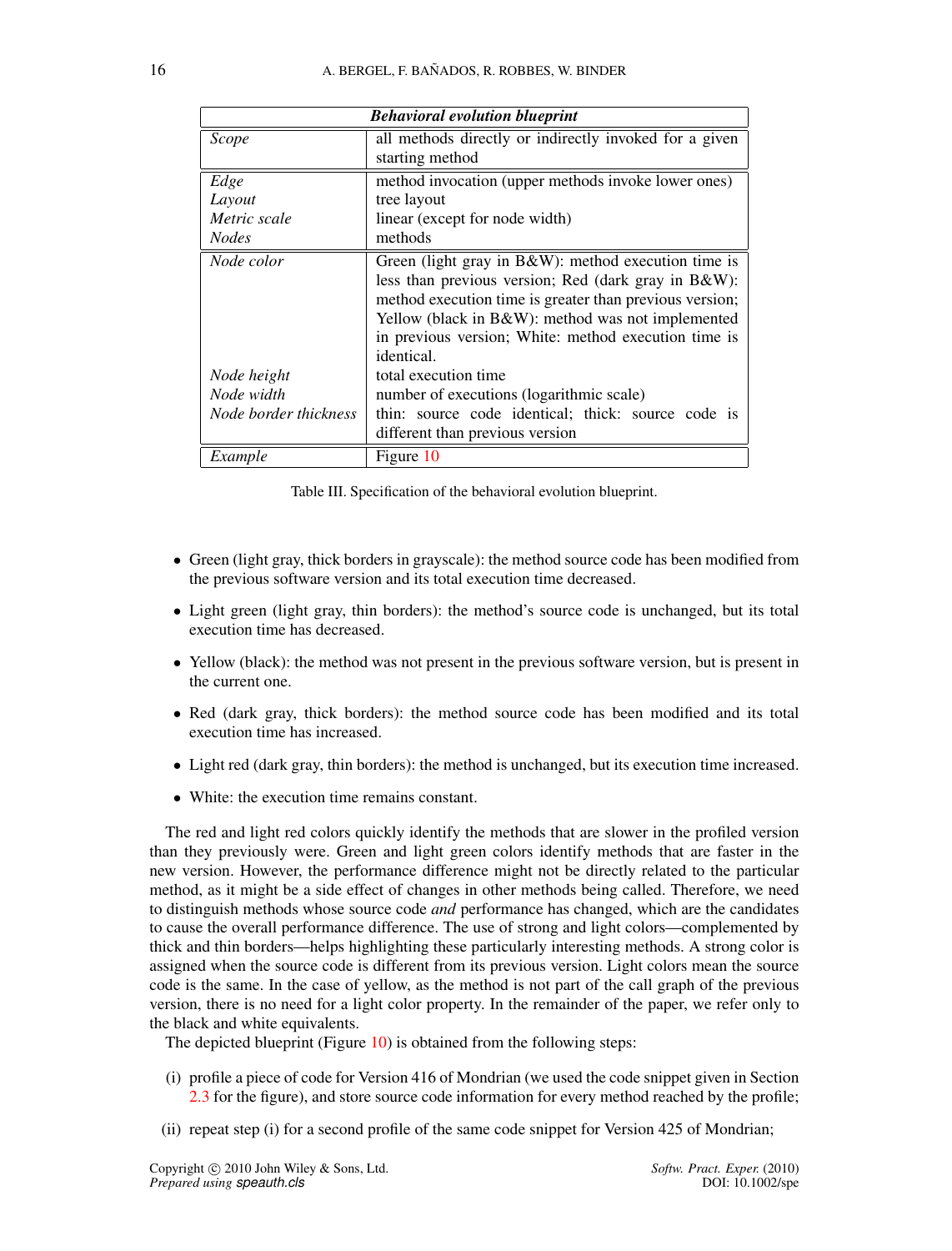- (iii) for each method covered in Version 425, we subtract its total execution time with the metric obtained when profiling Version 416;
- (iv) for every method in step (iii) we compare source code versions for changes.
- (v) we generate the blueprint using the call graph obtained from the execution of the piece of code in Version 425.

Only the methods that are defined in Version 425 are represented. Methods that are present in Version 425 but not in Version 416 are indicated in yellow. Methods not present in Version 425 are not used anymore, and thus simply not represented.

As the source code of MORoot >>applyLayout does not change between both versions but its performance in terms of execution time does, we want to use the Behavioral Evolution Blueprint in Figure [10](#page-14-1) to trace the origin of this change.

Searching for the origin of the change. The coloring in the blueprint is helpful to find the main source of the change in performance. As seen in Figure [10,](#page-14-1) since the root node border is thin, the source code of MORoot >>applyLayout is the same in Version 425 than in Version 416. However, its execution time has increased, as its light red color shows.

The first thick bordered node in the second branch of the children of the original method corresponds to the method MOGraphElement >>translateBy:bounded:. The Version 425 of this method is faster than in Version 416, as the green color indicates. The method name—along with the current displayed version and metric values—is available in a contextual popup window when the mouse hovers upon the method. Upon browsing the source code of the method, we see that the slowdown is due to moving the call to #resetCacheInEdges above in the method:

translateBy: aPoint bounded: bounded

"It moves the element by aPoint. If bounded is true and the owner is not the root, then the bounds are limited by the owner bounds. If the element is placed in the root, then the root's bounds are updated" |realStep newRelativePosition allShapes wasMyShapeUpdated |

#### **self resetCacheInEdges. "line present in Version 425, not in 416"**

self shapeBounds isNil ifTrue: [  $\hat{ }$  self bounds ]. self shapeBounds isEmpty ifTrue: [  $\hat{ }$  self bounds ]. ... self allNodesDo: [ :n |n translateAbsoluteCacheBy: aPoint ].

**self resetCacheInEdges. "line present in Version 416, not in 425"** ...

Revisiting the Mondrian optimizations. We used the behavioral evolution blueprint to compare the performance of Mondrian before and after the cache implementation for the bottlenecks discussed in Section [3.1](#page-8-3) and Section [3.2.](#page-10-1) We can use the visualization to track the performance improvements directly to the cache implementation changes. From a global overview we found that the performance in MOEdge>>displayOn: improved by almost 20% between Versions 300 and 352, while its source code did not change. As seen in Figure [11,](#page-17-0) that improvement is trackable to an over 300% improvement in MOGraphElement>>absoluteBounds, which coincides with the implementation of Section [3.2.](#page-10-1)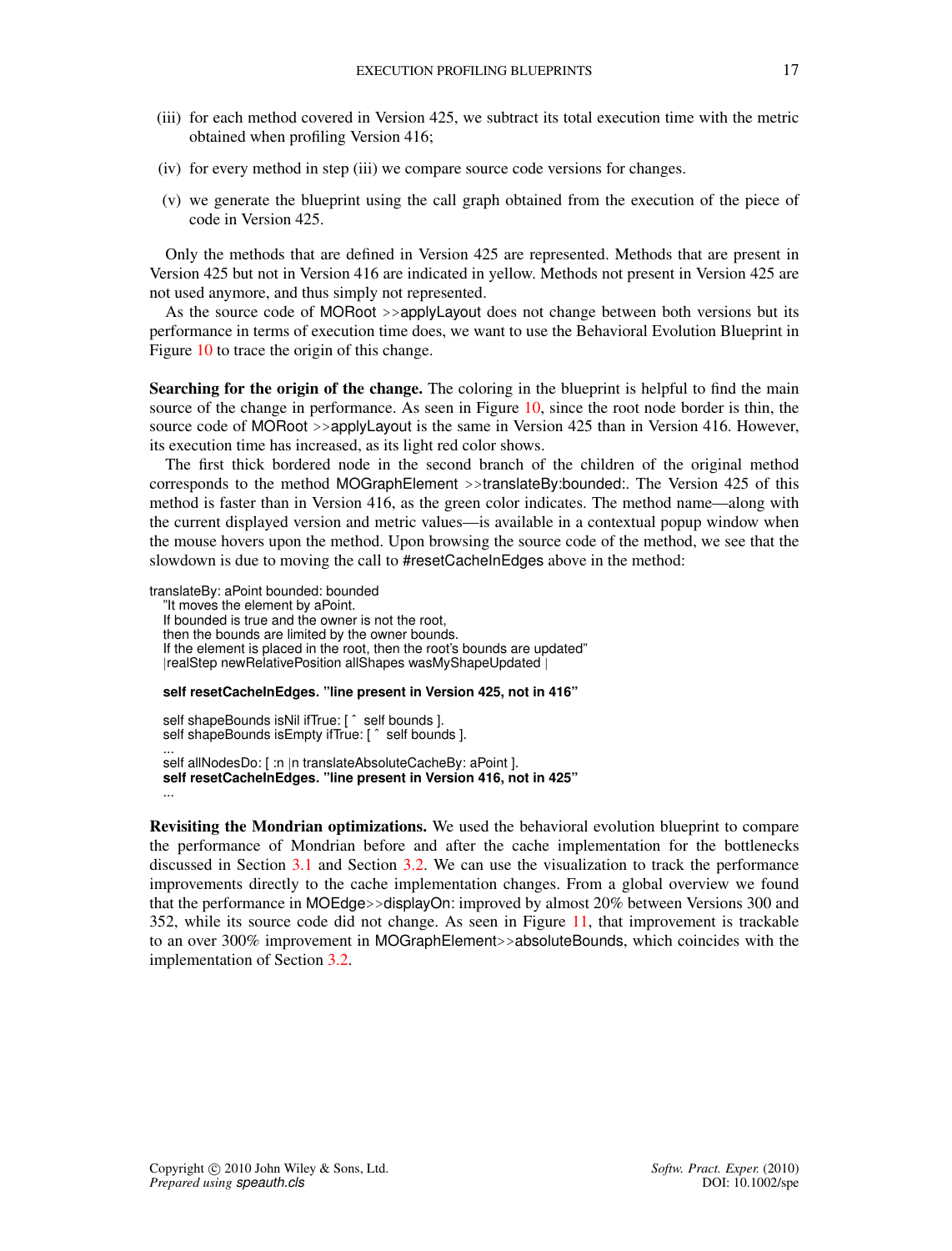<span id="page-17-0"></span>

<span id="page-17-1"></span>Figure 11. Behavioral evolution blueprint of the UI thread over Versions 300 and 352, rooted in MOEdge>>displayOn:.



Figure 12. Behavioral Evolution Blueprint over Versions 200 and 352 rooted in MORoot>>applyLayout.

The optimization described in the previous sections are part of a major effort to optimize Mondrian. This effort started after Version 200. To assess our optimizations on the long term, we use Version 200 as the referential. When compared with Version 352, we identify an optimization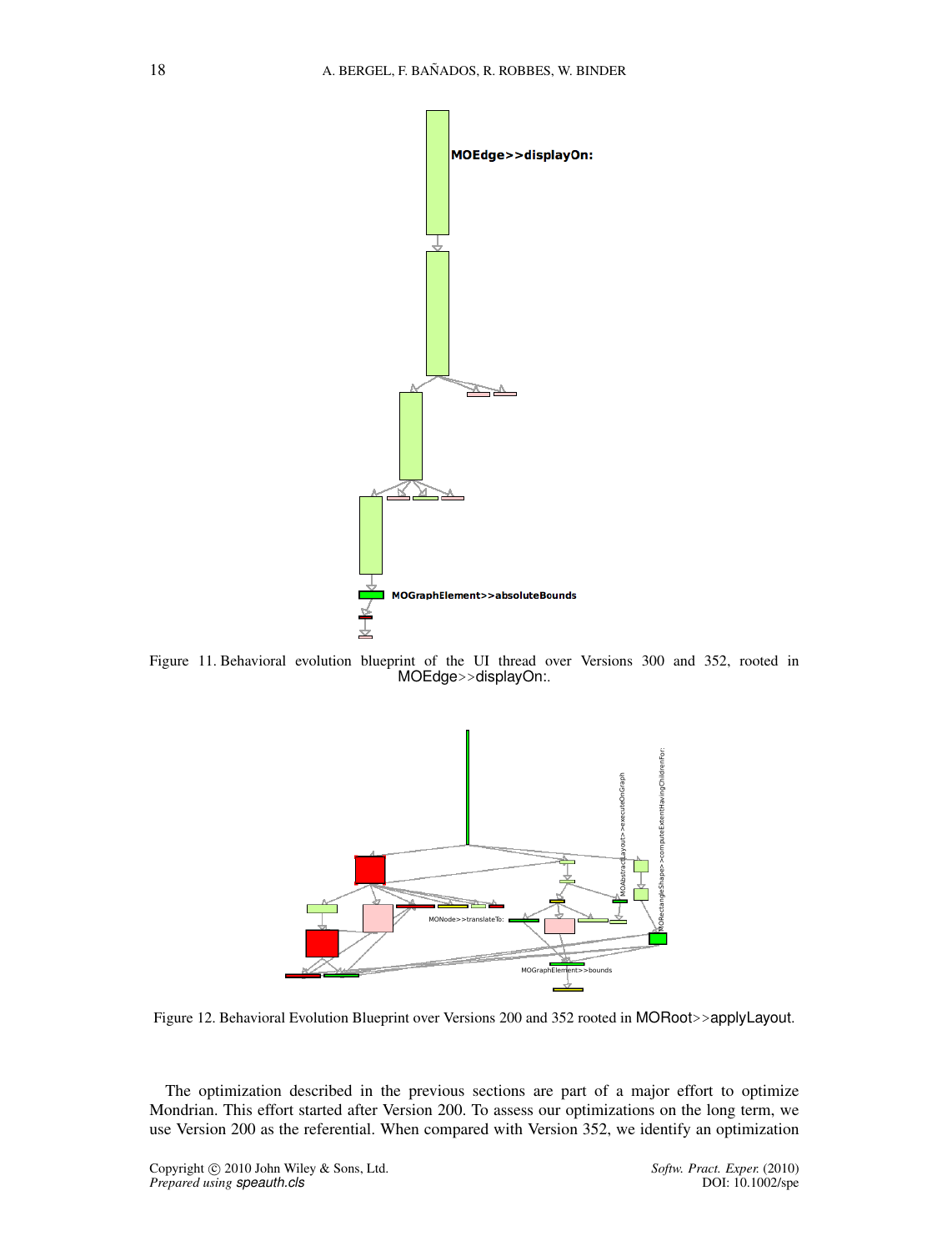implemented somewhere between Version 200 and 352: method MORoot>>applyLayout is faster in Version 352 and its source code has slightly changed (some methods have been renamed), changing from the version on the left hand side to the one on the right hand side (**bold font** indicates differences):

| self shapeBounds                       | self shapeBoundsAt: self shape |
|----------------------------------------|--------------------------------|
| at: self shape put: (0@0 corner: 0@0). | put: (0@0 corner: 0@0).        |
| self do: [ :each                       | self do: [ :each               |
| each applyLayout ].                    | each applyLayout ].            |
| self layout applyOn: self.             | self layout applyOn: self.     |
| self do: [:each                        | self nodesDo: [:each           |
| self bounds corner:                    | self bounds corner:            |
| (self bounds corner max:               | (self bounds corner max:       |
| (each extent + each origin)).          | (each extent + each origin)).  |
|                                        |                                |

With the Behavioral Evolution Blueprint in Figure [12](#page-17-1) only three methods remain candidates to the source of the improvement. First, MOAbstractLayout >>initializeConnectionPositions, but its execution time is too small to cause the global improvement. Second, MORectangleShape >>computingExtentHavingChildrenFor and third MONode>>translateTo. The third method decreases from 64ms to 1ms. Its source code was changed to include memoization, hence calling less times MOGraphElement>>bounds—a method that later added caching as seen in Section [3.2.](#page-10-1) Comparing the profiling obtained with Version 353 against the one obtained with Version 200 retrospectively assesses the performance of Mondrian after 7 months (Version 200 was released on May 14, 2009 and Version 352 on January 25, 2010).

Navigating through history. The Behavioral Evolution Blueprint easily compares two execution profiles, each profile supposedly obtained from a particular software version. The profile that is compared with the anterior profile may be chosen by means of a contextual menu. This menu allows for moving through the history in a frame-by-frame basis. Clicking the "next" comparison button (not shown in the figures) for a particular method renders a new blueprint where the second profile of the previous blueprint becomes the first, and is compared to the profile associated with the next version available. A "previous" button is also available to navigate in the opposite direction. Note that the analysis data for the previous versions are stored and reused; navigating through the history of the profile is therefore without noticeable lag.

In order to navigate the profiling history, we require a set of profiles taken over the execution of a particular code snippet throughout several versions of a software system. After selecting a particular set of versions where profiles are to be taken, we sort them from the oldest to the newest. The set of profiles begins with the first version's profile. Steps (ii) to (iv) are then repeated for each subsequent version of the system, loading, profiling, and comparing it with the last available. The profiling information is then stored in a similar approach to the one proposed in [\[11\]](#page-27-10) for source code history.

Experience on Mondrian. We applied the previous algorithm to obtain a behavioral evolution blueprint analyzing the method MORoot >>applyLayout through a set of 22 versions, ranging from 400 to 570.

Navigation through the set of blueprints obtained made visible variations in the execution time associated with the cache implementation. Between Versions 450 and 460, the call of a method MONode >>resetCacheInEdges in method MONode >>translateBy:bounded: was introduced as an effort to homogenize the various cache mechanisms Mondrian provides. This new method produced an increase of the execution time for MORoot >>applyLayout.

The time increase of MORoot >>applyLayout is, in contrast, reduced in Version 589 compared to Version 510. This is caused by changes in the method MOGraphElement >>applyLayout. Version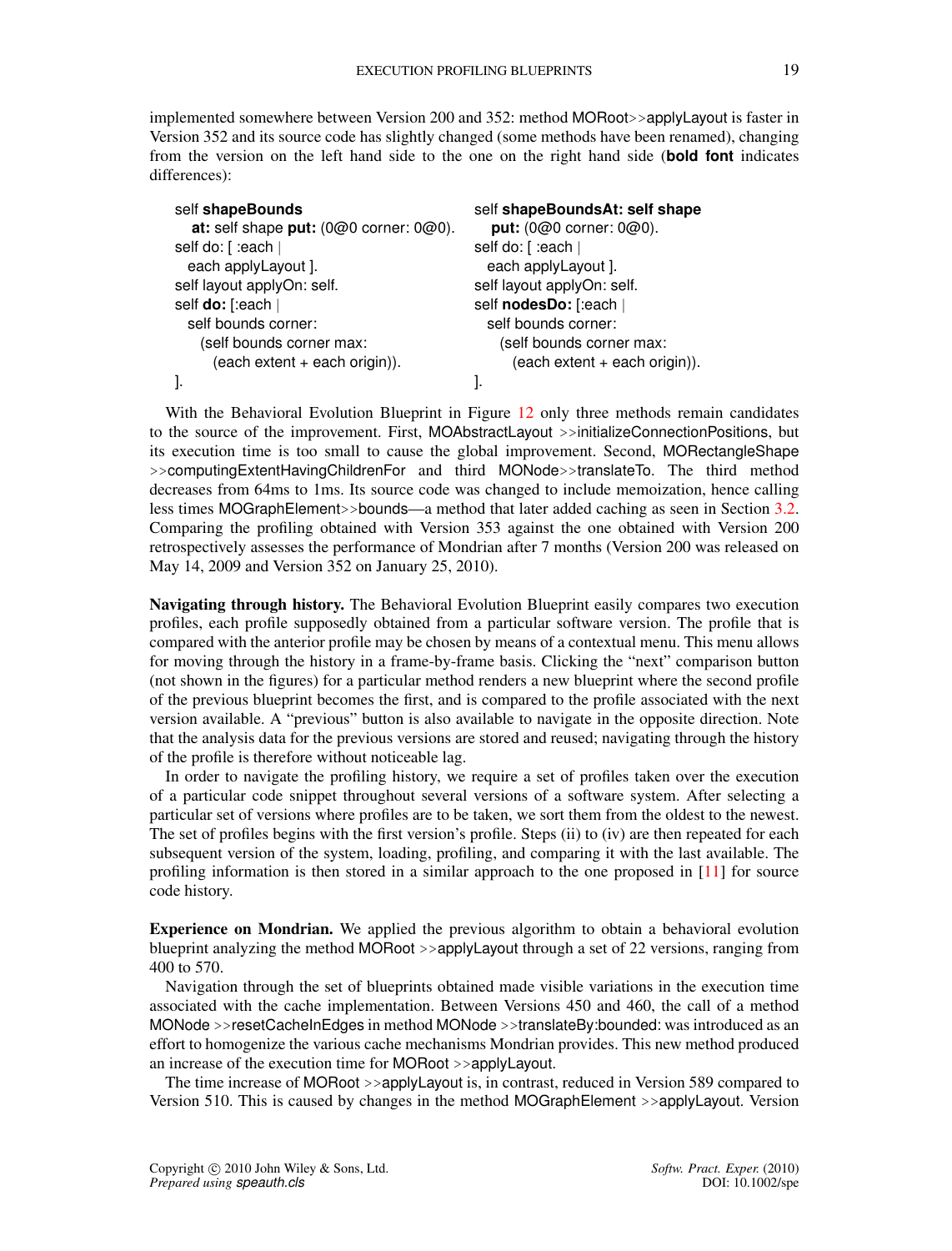<span id="page-19-3"></span>

Figure 13. Behavioral evolution blueprint of Version 80 compared with Version 70 of GitFS.

589 of this method contains an extra initialization of the shape, which significantly reduces the cost of layouting nodes:

```
MOGraphElement >>applyLayout
  | b |self resetMetricCachesResursively.
  b := self hasChildren
        ifTrue: [ 0 @ 0 extent: 0 @ 0 ]
        ifFalse: [ self shape computeBoundsFor: self ].
  self shapeBoundsAt: self shape put: b. "Added in Version 589"
  self hasChildren
        ifTrue: [
               self do: [ :each | each applyLayout ].
               self layout applyOn: self ].
```
Complementary case study. Beside Mondrian, we have used the behavioral evolution blueprint on a number of different Pharo projects. For example, GitFS<sup>\*</sup> is an implementation of Git in Pharo. At the time this article is being written, 91 different versions of GitFS are published. Git is a distributed revision control system with an emphasis on speed<sup>[†](#page-19-1)</sup>. As a representative benchmark for a revision control system, we measured a sequence of 500 commits made on a file present in memory (no system primitives are therefore involved).

The method FSGitFilesystem>>commit: is responsible to commit a change into a new file. This method is the entry point to realize a Git commit operation. For Version 70, our benchmark made the #commit: method takes 2 541 milliseconds to execute. For Version 80, #commit: took 4 255 milliseconds, which represents a slowdown of  $67\%^{\ddagger}$ .

Figure [13](#page-19-3) visually represents the cause of the slowdown. The source code of #commit: has not changed from Version 70 to Version 80. However, #commit: invokes #basicCommit:to: and the

<span id="page-19-0"></span><sup>∗</sup><http://www.squeaksource.com/GitFS.html>

<span id="page-19-1"></span><sup>†</sup><http://git-scm.com>

<span id="page-19-2"></span> $\overline{ }=(4255-2541)*100/2541$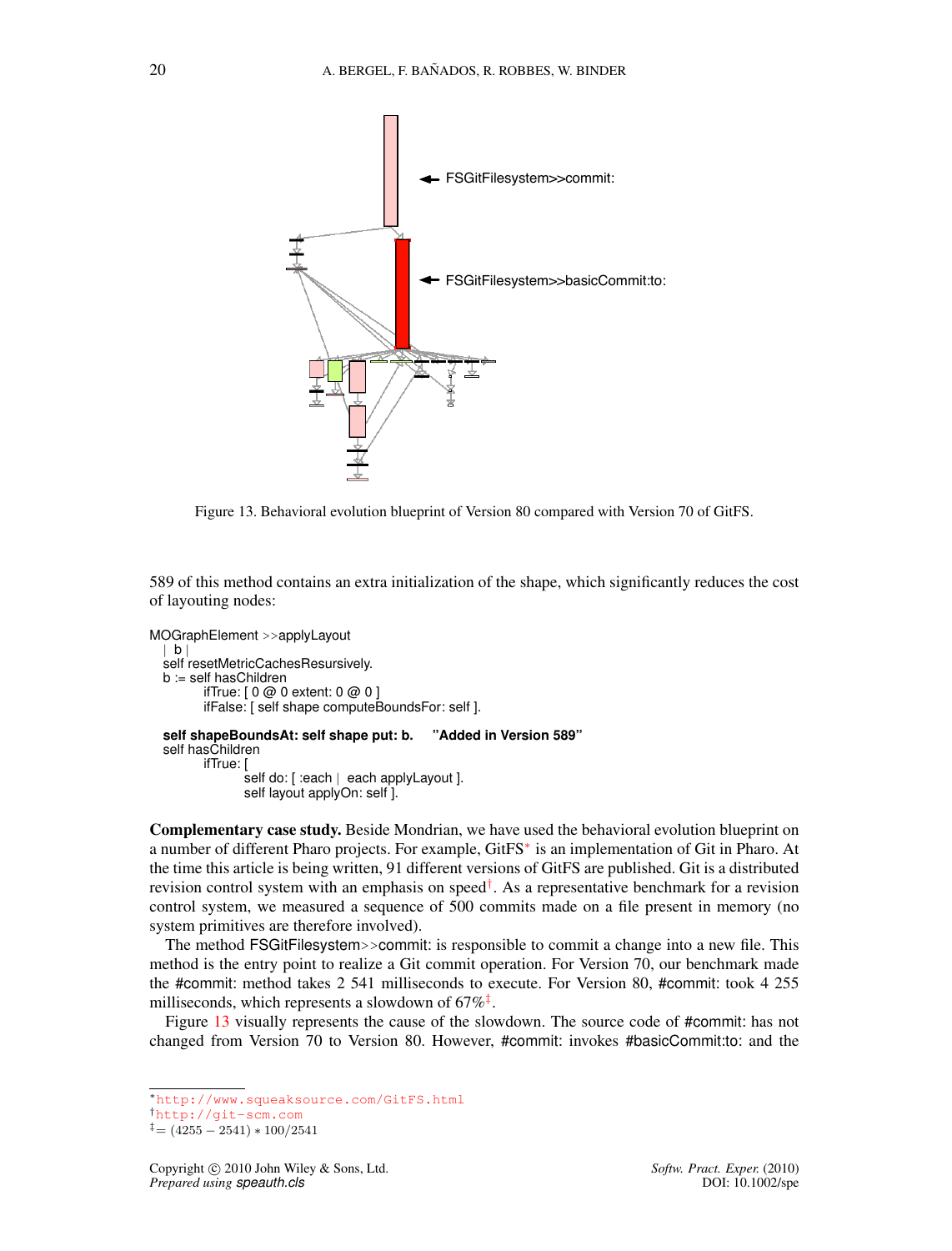source code of this method has changed. It went from:

| "Version 70"<br>basicCommit: aMessage to: branchName<br>commit parents<br>self assert: modManager hasModifications.<br>modManager processBlobs. | "Version 80"<br>basicCommit: aMessage to: branchName<br>commit parents  <br>modManager hasModifications ifFalse: [  ].<br>modManager processBlobs. |
|-------------------------------------------------------------------------------------------------------------------------------------------------|----------------------------------------------------------------------------------------------------------------------------------------------------|
| <br>revision ifNotNil: [ parents add: revision ].                                                                                               | <br>revision ifNotNil: [ parents add:<br>(repository objectWithSignature:<br>revision signature)                                                   |
| $revision := commit.$                                                                                                                           | $revision := repository$<br>objectWithSignature: commit signature.                                                                                 |

Of the two modifications, the addition of the signature when committing is responsible of the slowdown. To confirm our findings, we contacted the author of GitFS to determine whether he agreed on our findings; he answered positively.

Summary. We propose the *Behavioral evolution blueprint* as an effective and intuitive visualization that complements *Structural distribution blueprint* and *Behavioral distribution blueprint*, two visualizations of a unique profile snapshot. This third blueprint focuses on differencing profiles of two or more snapshots. A visualization always differentiates two profiles of the same application and benchmark, but for different software versions. Behavioral evolution blueprint helps tracking down the cause of a performance increase or decrease.

The effectiveness of behavioral evolution blueprint depends on the structural difference between the profiled version. Versions need to be "close enough" to give a useful meaning to the comparison. This point is discussed further in the following section (Section [5\)](#page-20-0).

## 5. DISCUSSION

<span id="page-20-0"></span>We discuss several crucial points about the design of our blueprints.

Profiler. Profiling blueprints were first implemented for KAI. KAI is a profiler for the Pharo Smalltalk programming language. The graphical engine that renders profiling blueprint is not tied to KAI and Pharo. Once serialization and deserialization of a profiling has been agreed upon, then the blueprints may be generated for different profilers.

A number of requirements must be met by a profiler to produce profiling blueprints. First, it has to compute for each method a number of metrics: number of different receivers per method, total execution time of a method and number of executions for each method (cf Section [2.3\)](#page-3-1). Then, whether their return value is constant over multiple invocations (Section [2.4\)](#page-5-0). KAI gives wall-clock time, thus mixing the time spent by the interpreter and the time taken to execute virtual machine primitives.

Gathering these information is not free. KAI executes twice the application to profile. It first gathers the call graph and the execution time for each method, using an execution sampling technique, and then computes the method properties in a second pass extracting more information. Without being optimized, KAI produced satisfactory results for the situation in which it has been employed. The advances in the field of bytecode instrumentations [\[12\]](#page-27-11) and aspect-oriented techniques $\frac{8}{3}$  are likely to be useful to reduce the cost of profiling.

<span id="page-20-1"></span><sup>§</sup><http://www.eclipse.org/aspectj>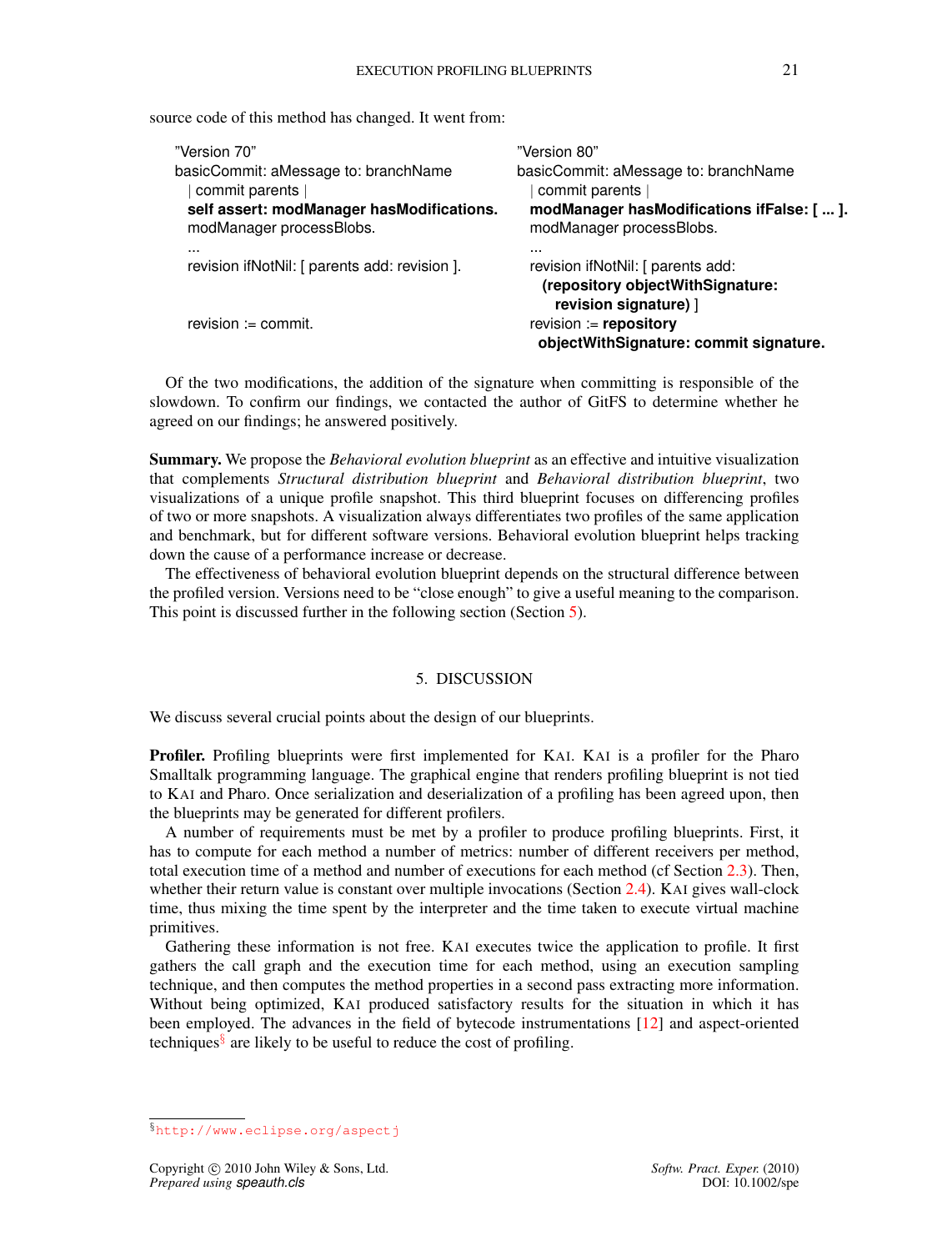<span id="page-21-0"></span>

Figure 14. Comparing distant versions.

Heuristic for behavior preservation. The yellow color used in the behavioral blueprint indicates possible locations for a memoization cache insertion. The cache is inserted by modifying the class definition, the method to be optimized and adding a method for clearing the cache, if necessary. There is no guaranty that such a transformation will not produce ripple effects, which may result in completely different application behavior.

In practice, we use an heuristic based on the unit tests: the right semantics of all our code transformations are validated using an extended set of unit tests. Before doing the transformation, we make sure that our tests are green. After the transformation, tests must remain green. Using unit testing as a reference for the right application behavior is not ideal since having a test coverage for *all* the execution is challenging [\[13\]](#page-27-12). However, having a robust set of unit tests has so many advantages (*e.g.,* maintainability, documentation) in addition to confirming that semantics are preserved by our code transformations, that it is a recommended software engineering practice.

Due to the extended reflective feature of Pharo, one cannot guarantee that introducing a cache does not modify the application behavior. It is indeed trivial to make an algorithm depend on the length of some compile methods or on the number of static calls found in a method definition. We however have not experienced such extreme situation. As future work, we plan to add new heuristics based on the mutation of receivers and the arguments to identify redundant computation.

Difficulty of profiling different versions. A smooth integration of the Behavioral Evolution Blueprint (Section [4\)](#page-14-0) in the Pharo programming environment is obtained by performing all the profiling on the same virtual machine. However, this has a number of drawbacks: Usage of sampling profiling may produce different execution times when repeating a profile over the same source code. As this problem is repeated over each version, comparing profiles gets more challenging. This problem is not unique to our approach: Mytkowicz *et al.* have shown that state-of-the-practice Java profilers such as xprof, hprof, jprofile and yourkit exhibit the same issues [\[14\]](#page-27-13). The usual workaround is to repeat the sampling process several times, and average the results of these executions; this could be easily supported by KAI. However, as future work, we are considering different metrics that could be used instead of time execution, such as message counting, or bytecode counting [\[3,](#page-27-2) [12\]](#page-27-11); these measures may prove more stable over different runs, compared to the time information obtained by sampling.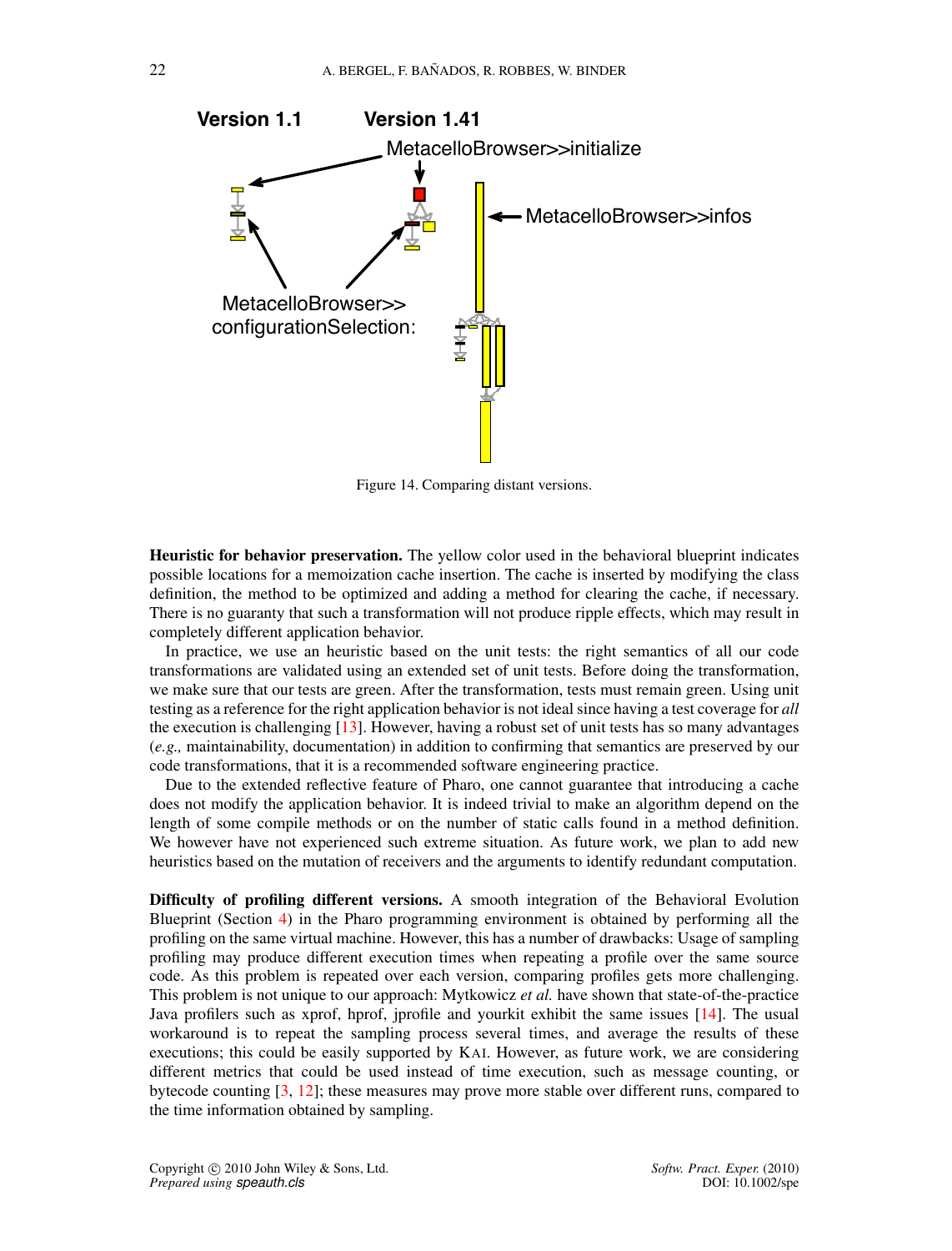Comparing distant versions. *Behavioral evolution blueprint* highlights differences between different profiles. This comparison makes sense only for profiles that are structurally comparable. By structurally, we refer to the application static structure, in terms of classes and methods. To illustrate this point, we obtained the evolution blueprint for the MetacelloBrowser application<sup>[¶](#page-22-0)</sup> with 3 different versions (0.0, 1.1 and 1.41). Version 0.0 is a version that does not define any method or class. We use 0.0 as the extreme case for comparison.

Figure [14](#page-21-0) shows that Version 1.41 defines the method #infos and 5 additional methods that are directly and indirectly called by #infos. These 6 methods are new in 1.41 since they are painted in yellow. In addition, 2 methods were redefined in 1.41 and are indirectly called by #infos (these are the small red methods). The call graph of #infos is almost made of yellow nodes.

In Version 1.1, the call graph rooted in MetacelloBrowser>>initialize is entirely painted in yellow since these methods do not exist in Version 0.0. In Version 1.41, #initialize is red, meaning that the method is slower and its source code has changed. The method #configurationSelection: is present in both versions. The cause of the slow behavior is due to the new version of #initialize.

The situation given in the figure clearly shows one limitation of the behavioral evolution blueprint. It is ineffective when the versions to compare are structurally "very" different. Whereas one can still refer to the cause of a slowdown in the evolution of the #initialize method, the call graph of #infos is pretty useless to determine what is the cause of its high execution time (#infos takes about 62% of the execution time).

From our personal experience, identifying what causes a slowdown in a call graph that has more than 30% of new methods is difficult at best. Naturally, these phenomena is highly dependent on the software analyzed. Note that the root method of the call graph has to be present in the previous version. In practice, the cause of a slowdown is easier to find with a small structural difference only.

Keeping track of returned values. The optimizations we realized stem from keeping track of values returned when invoking methods. The intuition that we exploited is that if a method always returns the same computed value, then it may be worth adding a memoization mechanism to avoid redundancy. Our blueprint indicates such methods with the yellow color.

We analyzed the presence and relevance of these candidate methods. We took 5 representative applications of the Pharo ecosystem. These applications are available from the Pharo SqueakSource forge. For each of these applications, we run their associated unit tests and report our monitoring. Unit tests often describe typical execution scenarios [\[15\]](#page-27-14), it therefore looks is reasonable to base our analysis on the unit test execution.

| <b>Application</b> | # total methods | # constant methods |
|--------------------|-----------------|--------------------|
| Mondrian           | 2098            | 39                 |
| Pier               | 3238            | 106                |
| Grease             | 1046            | 12                 |
| Magritte           | 2056            | 66                 |
| <b>XMLParser</b>   | 1125            | 18                 |

The first column gives the total amount of methods defined in the applications. The second column gives the amount of constant methods that return a value other than the receiver itself. We filtered out methods that are invoked less than 2 times and which perform less than 2 calls to avoid methods that simply do a delegation or return a primitive value. The amount of constant methods in these applications ranges from 1.1% to 3.2%.

We now focus on the case of Mondrian. We see that there are 39 constant methods that are potential candidates for a memoization mechanism. Each of them has been manually reviewed. We can classify each of these 39 methods along 3 sets: *caching*, *lazy initialization* and *candidate methods*.

<span id="page-22-0"></span><sup>¶</sup><http://metacellobrowser.dcc.uchile.cl>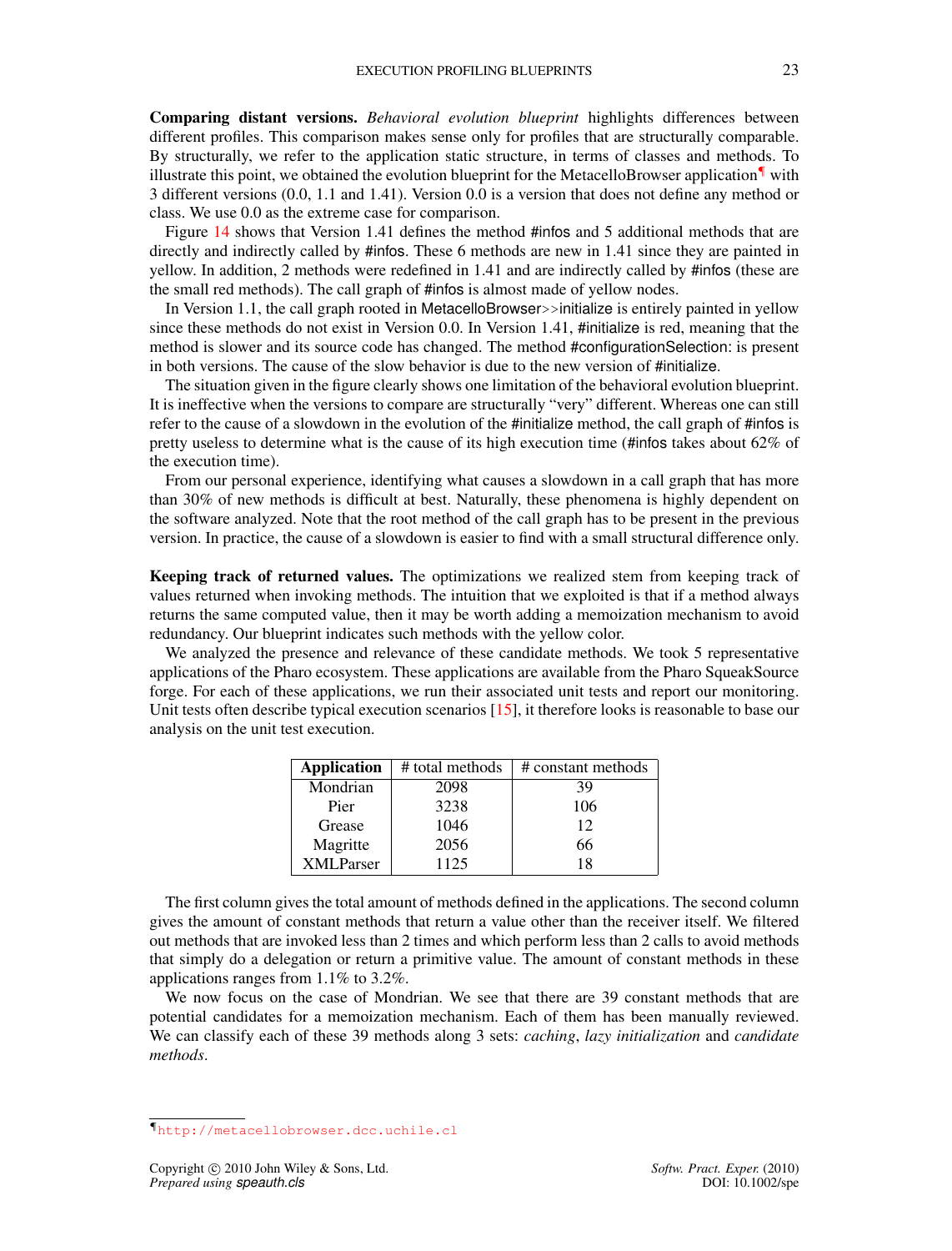*Caching.* Keeping satisfactory performances in Mondrian is a major concern for its development. Mondrian contains a number of sophisticated mechanisms to cache metric values. The method #colorFor: and #computeColorFor: is a typical example:

```
MOLineShape>>colorFor: anElement
  ˆanElement
        cachedNamed: #cachecolorFor:
        ifAbsentInitializeWith: [ self computeColorFor: anElement ]
```

```
MOLineShape>>computeColorFor: anElement
  ˆcolor moValue: anElement model
```
Among the 39 methods, 3 groups of 2 methods follow the pattern *#metricFor:* and *#computeMetricFor:*. These 6 methods are therefore false positives since they already implement a memoization mechanism.

*Lazy initialization.* Delaying the object creation is often employed in Mondrian. The method #fontCache and #default are representative:

```
MOBoundedShape>>fontCache
  ˆfontCache ifNil: [ fontCache := Dictionary new]
```

```
MONodeShape>>default
```
ˆDefault ifNil: [ Default := MORectangleShape new ]

11 methods use lazy initialization. These methods are considered as false positive.

*Candidate methods.* From the 39 methods, 22 methods return the same value at each invocation and do not already use a cache or lazy initialization. 4 out of these 22 are due to incomplete testing. For example, the method #selectBoxBounds is defined as:

```
MORoot>>selectBoxBounds
  "Return the selection box, note that the two corners cannot be nil"
  self
        assert: [ selectionBoxCorner1 notNil and: [ selectionBoxCorner2 notNil ] ]
        description: 'Corners cannot be nil'.
  ˆRectangle encompassing: {selectionBoxCorner1 . selectionBoxCorner2 }.
```
This method is executed twice on the same receiver. This method is an example of a poor testing. After a scrutinization, 18 out of the 39 methods (nearly 50%) are considered candidates for implementing the memoization. These 18 methods represent less than 1% of the total amount of methods in Mondrian. None of these methods is currently responsible for a slowdown, as we corrected the slowdowns while we applied the techniques described here.

From numerical values to visual patterns. Outputs of traditional profilers make heavy use of numerical values to describe the execution of the profiled software. The execution is expressed in terms of percentage of the global execution time for each individual method. Profiling blueprints are a graphical representation of these metrics. By moving from a textual to a graphical representation of profiling, we gained the ability to compare many different metrics at the same time. Numerical comparison has been traded off for visual pattern identification. Instead of seeing that #applyLayout takes 53% of the total time execution and #bounds 40%, we see that the square representing #applyLayout is "slightly" larger than the one representing #bounds. Even though a visualization conveys less accurate values since we cannot precisely quantify distances and color intensity, it allows one to easily perform comparisons on a large amount of entities at once, allowing us to pinpoint the cause of the performance issues faster.

Nature of the information displayed. Our blueprints use information gathered by the Kai profiler; other profilers may record additional execution information that is beyond what a profiler such as Kai can offer. The nature of the information we get is somewhat orthogonal to our main contribution; our visualizations mostly concerns *how* that information is displayed, more than *what*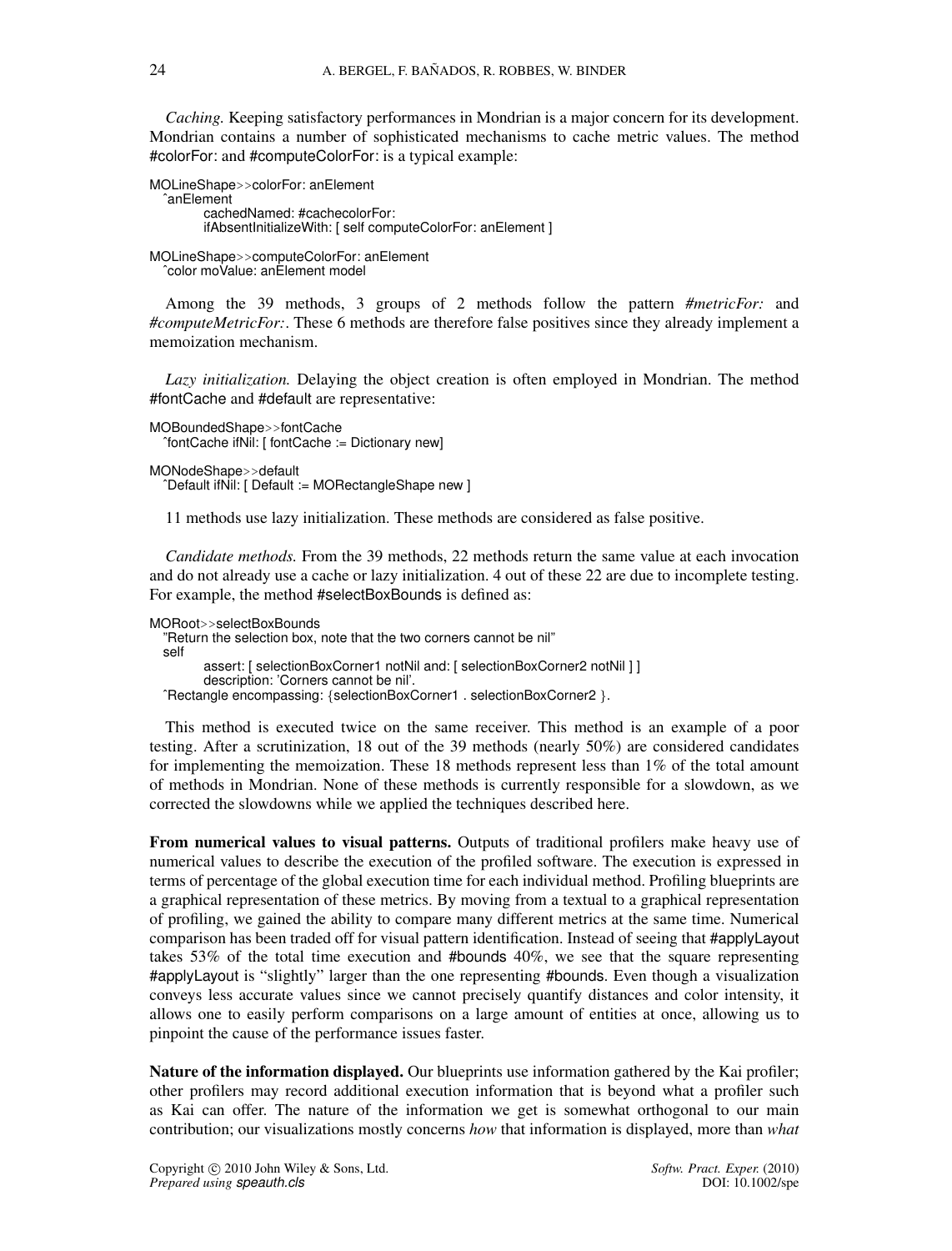information is displayed. Code profilers typically use a tree widget to indicate the nesting level of methods, and additional information—which in most cases is similar to the one Kai offers. We argue that a visual and interactive representation of this information is more adequate to find and resolve execution bottlenecks as it allows to process a larger amount of information at a time, before delving for focused analyses. Needless to say, a code profiler that would record additional information of interest could be used as a data source to support an improved version of our visualization. In particular, profiling information collected at the statement level—that Kai does not support at the moment—could be displayed by embedding a statement-level visualization such as Microprints [\[16\]](#page-27-15) in the blueprints we defined above.

Scalability. The experiments we used for this work were realized on medium-sized applications (Mondrian totals 2 000 methods and 20 000 lines of codes approximately). The visualizations were produced on a screen with a resolution of 1440 x 900 pixels. The largest execution was three screens large. Zooming out is hardly a practical solution: classes and methods need to be significantly reduced to make more than 200 classes fit in one screen. Bertin [\[17\]](#page-27-16) assessed that a good practice is to offer a visualization that can be grasped at one glance, without the need to scroll or move around. The layout we have adopted are well-suited for medium-sized applications. We have no evidence that our approach does not scale since we have not encountered an application in Pharo that is sufficiently large to invalid our assumptions. We can however discuss several strategies to deal with the potential scalability issues of our approach.

In order to increase the scalability of our visualizations, several possibilities exist. All are based on the notion of filtering, in order to reduce the amount of data displayed on screen. We think such a general strategy is viable, as ultimately profiling for optimization is performed in concert with program comprehension. Since even a medium-sized program is too large to be understood completely before modification, programmers routinely employ strategies to reduce the amount of source code they have to understand [\[18\]](#page-27-17). We envision two strategies to reduce the quantity of data displayed at any given point in time: dynamic slicing, and intermediate coarse-grained visualizations.

Dynamic program slicing [\[19\]](#page-27-18) allows one to reduce the size of the program under analysis by only keeping the part of the trace that directly affects a given statement; if used carefully, this would reduce the size of the dataset to display significantly, focusing on the parts of the program that directly affect a given statement. As it stands, our profiling frameworks supports a primitive version of this, by allowing the user to instrument a specific set of program entities and not the entire program.

Another solution would be to introduce coarser-grained visualizations as a starting point. For larger-scale applications, an initial visualization would display packages and classes, instead of classes and methods, and would support navigation to the finer-grained visualization; in the same fashion we support now navigation between the structural and the behavioral blueprint. This would allow programmers to first gain an overall understanding of the dynamic properties of the program at a high level, before delving into details to get a finer understanding of a subsystem, which is displayable onscreen. This strategy allows one to handle larger-scale programs, at the cost of a program inspection workflow that implies navigating between three visualizations, instead of two.

Note that, strictly speaking, our blueprints are not the only visualization which suffer from scalability. YourKit and JProfiler output their results using a textual table or simple graphics, two visualizations that do not scale well.

Multi-threading. Our focus is on single-threaded applications, as many Pharo workloads are single threaded. For multi-threaded applications, the user has the option to (1) visualize the data only for a selected thread—as we exemplified in the paper, by analyzing the two threads of Mondrian separately—, or (2) to first integrate the profiling data of multiple threads before visualizing the integrated profile.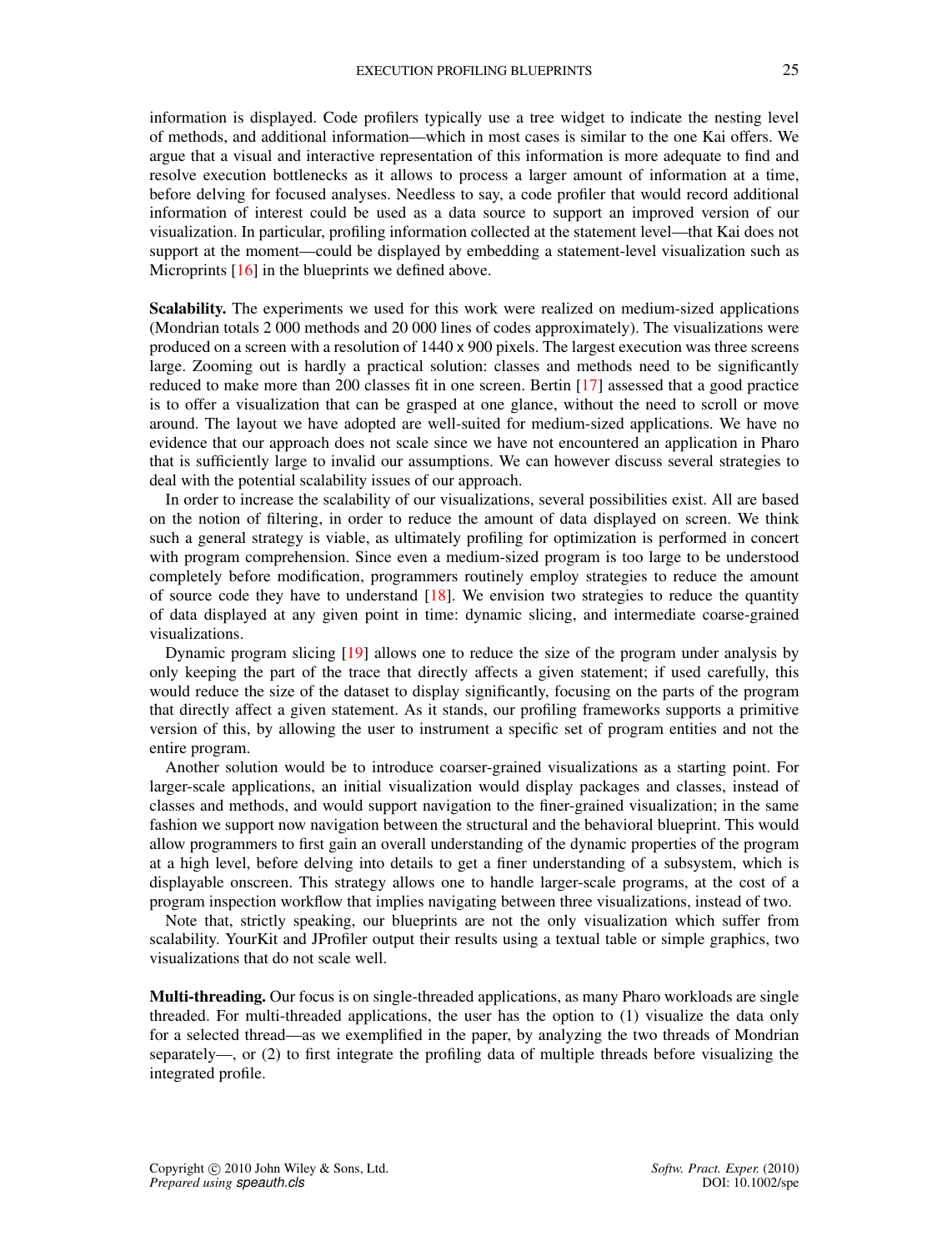#### 6. RELATED WORK

<span id="page-25-0"></span>Our related work review discusses first the various dynamic information visualizations that have been proposed, before presenting the various approaches that have been proposed to compare executions of two different versions of a program.

#### *6.1. Visualization of Dynamic Information*

Profiling capabilities have been integrated in IDEs such as the NetBeans Profiler<sup>||</sup> and Eclipse's Tracing and Profiling Project (TPTP)[∗∗](#page-25-2). The NetBeans Profiler uses JFluid [\[20\]](#page-27-19), which offers a Calling Context Tree (CCT) [\[21\]](#page-27-20) augmented with the accumulated execution time for individual methods. The CCT is visualized as an expandable tree, where calling contexts are sorted by their execution time and can be expanded (respectively collapsed) in order to show (or hide) callees. However, as CCTs for real-world applications are often large, comprising up to some million nodes, an expandable tree representation makes it difficult to detect hotspots in deep calling contexts.

The Calling Context Ring Chart (CCRC) [\[22,](#page-27-21) [23\]](#page-28-0) is a CCT visualization that eases the exploration of large trees. Like the Sunburst visualization [\[24\]](#page-28-1), CCRC uses a circular layout. Callee methods are represented in ring segments surrounding the caller's ring segment. In order to reveal hot calling contexts, the ring segments can be sized according to a chosen dynamic metric. Recently, CCRC has been integrated into the Senseo plugin for Eclipse [\[25\]](#page-28-2), which enriches Eclipse's static source views with several dynamic metrics. Our blueprints have a different focus, since global information is shown instead of providing a line-of-code granularity.

Execution traces may be used to analyze dynamic program behavior. Execution traces are logged events, such as method entry and exit, or object allocation. However, the resulting amount of data can be excessive. In Deelen *et al.* [\[26\]](#page-28-3) execution traces are visualized with nodes representing classes and edges representing method calls. Node size and edge thickness are mapped to properties (e.g., number of method invocations). A time range can be selected in order to limit the data to be visualized. Another approach to visualizing execution traces has been introduced in Holten *et al.* [\[27\]](#page-28-4). It uses the concept of hierarchical edge bundles [\[28\]](#page-28-5), where similar edges are put together to improve the visualization of larger traces. Execution traces allow keeping calls in sequences and selecting a precise time interval to be visualized, which helps understanding a particular phase in the execution of a program. Blueprint profiling offers a global map of the complete execution without focusing on sequentiality in time. However, they offer hints about the behavior of individual methods that help to solve a class of optimization problem, namely introducing caches.

Tree-maps [\[29\]](#page-28-6) visualize hierarchical structures. Nodes are represented as rectangular areas sized proportionally to a metric. Tree-maps have been used to visualize profiling data. For instance, in [\[30\]](#page-28-7) the authors present KCacheGrind, a front end to a simulator-based cache profiling tool, using a combination of tree-maps and call graphs to visualize the data. Our blueprint uses polymetric view to render data. A tree-map solves a problem in a different way as a polymetric view would solve it. A polymetric view enables one to compare several different metrics, whereas a tree-map is dedicated to showing a single metric (besides color) in a compact space.

Greevy *et al.* enhanced polymetric views with a third dimension in order to visualize the runtime behavior of systems [\[31\]](#page-28-8). They focus on the execution of individual features, using the third dimension to overlay dynamic information about instanciation and message sending over a polymetric view. Their system allows one to replay each of the steps of the trace, and is geared towards program comprehension, while our approach focuses on performance profiling, and provides a comprehensive view of performance metrics.

Sevitsky *et al.* present an information visualization tool specialized in the performance analysis of Java programs, Jinsight EX [\[32\]](#page-28-9). JInsight EX uses execution slices to narrow down the data to analyze to a more manageable size, and proposes visualizations centered on the slices. Previous work by De Pauw *et al.* [\[33,](#page-28-10) [34\]](#page-28-11) also abstracts dynamic information to the instance, method and class

<span id="page-25-1"></span><sup>k</sup><http://profiler.netbeans.org/>

<span id="page-25-2"></span><sup>∗∗</sup><http://www.eclipse.org/tptp/performance/>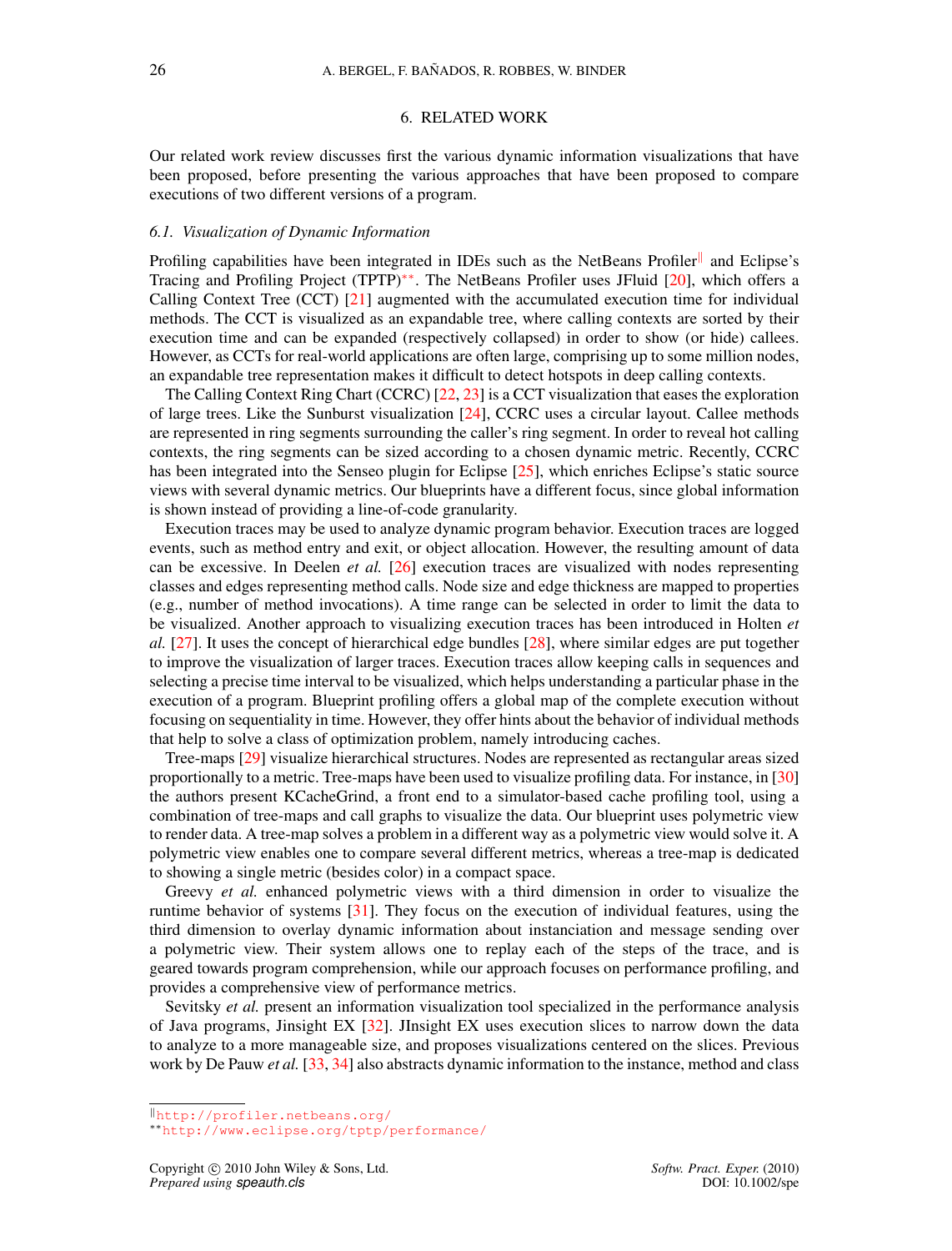Reiss and Eddon adopt an approach radically different as ours, as they visualize extremely finegrained information of programs as they are executing [\[35\]](#page-28-12). JIVE visualizes for instance the state of the java heap, file I/O operations, or informations on which class is used in which thread of the program. Its successor, JOVE, further maps the information to source code locations that are being executed at any given moment [\[36\]](#page-28-13).

## *6.2. Comparison of Versions*

Several approaches exist that compare the execution of two versions of a program.

Zhang and Gupta [\[37\]](#page-28-14) present an approach to match two programs that behave similarly, although they appear to be statically different. The approach matches the execution at the level of binary instructions, and is geared at scenarios such as debugging—for instance matching of an optimized and an unoptimized version of a program—, or piracy detection—detecting similar behavior despite obfuscation—, and not explicitly performance. The authors focus on the performance and accuracy of the matching algorithm. Nagajaran *et al.* later extended the approach, in order to support more aggressive transformations by working at the control flow level rather than the instruction level [\[38\]](#page-28-15).

Zhuang *et al.* presented a framework for differencing execution profiles named PerfDiff [\[39\]](#page-28-16). The approach is based on matching CCTs. The algorithm identifies variations in the layout of the trees or the weight—the weight being a performance metric in their case—of the nodes. The difference algorithm is applied to selected benchmarks of programs, running under different platforms. The authors report on the accuracy of the algorithm. Mostafa and Krintz propose a similar approach, aimed this time at tracking performance across different revisions of the same program [\[40\]](#page-28-17). They also employ CCTs, and perform an empirical evaluation of their matching algorithm.

We see that most approaches aiming at matching different executions of a program have primarily been evaluated in terms of their matching accuracy. Our focus is more on how to exploit this information: We presented visualizations summing up the differences between two versions of a given program. Since the dynamic information we collect is higher-level than CCTs (as it is aggregated at the level of methods and classes), we argue that the accuracy of the matching algorithm is not as critical, hence our focus in exploiting the information.

# 7. CONCLUSION

<span id="page-26-0"></span>In this article we presented three visualizations—the structural blueprint, the behavioral blueprint, and the evolutionary blueprint—helping developers to identify and remove performance bottlenecks. Providing visualizations that are intuitive and easy to use is our primary goal. Our graphical blueprints follow simple principles such as "big nodes are slow methods", "gray nodes are methods likely to have side-effects", "yellow nodes remain constant on return values". Our visualizations helped us to significantly improve Mondrian, a visualization engine. We described a number of optimizations we realized. The last version of Mondrian contains an improved version of the #applyLayout method, thus mitigating the bottleneck caused by this method, and other optimizations.

We also introduced a visualization aimed at the retrospective evaluation of the evolution of the performance of a system over time. The behavioral evolution blueprint allowed us to pinpoint changes to the source code that caused performance degradation in two instances, for the Mondrian and GitFS projects; the developer of GitFS reviewed and validated our findings.

A number of conclusions may be drawn from the experiment described in this article. First, bottleneck identification and removal are significantly easier when side-effects and constant return values are localized. Second, an extensive set of unit tests remains essential to assess whether a candidate optimization can be applied without changing the behavior of the system. Third, one must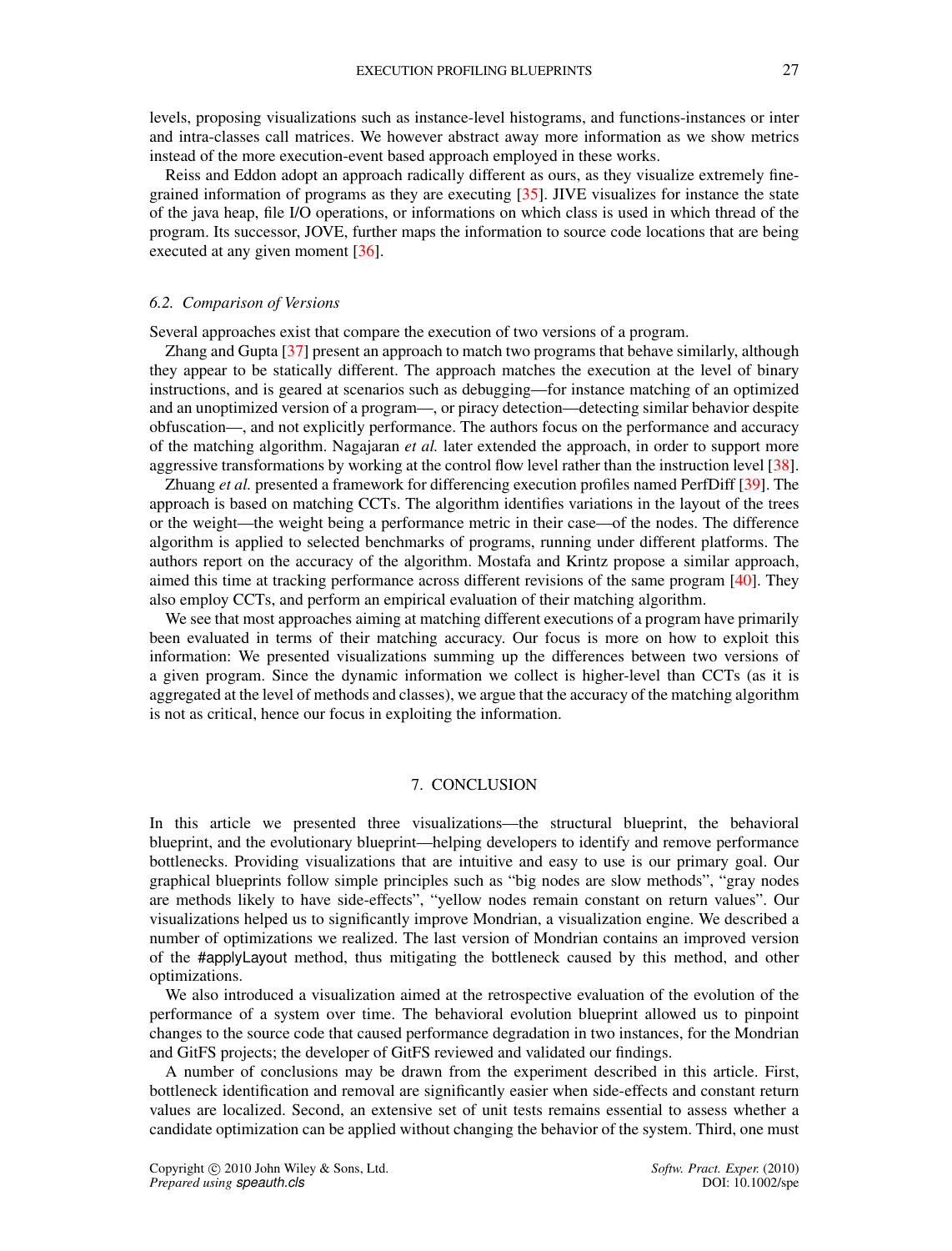pay attention that further changes to a program may render previous optimizations less useful than they used to be, and be watchful over this phenomenon over time.

As future work, we plan to focus on architectural views by adopting coarser grain as methods and classes. We also plan to further our work on the evolution of performance by proposing visualizations that handle more versions at once.

Acknowledgment. We gratefully thank Max Leske for his feedback on our finding related to GitFS.

#### REFERENCES

- <span id="page-27-0"></span>1. Tuduce I, Majo Z, Gauch A, Chen B, Gross TR. Asymmetries in multi-core systems – or why we need better performance measurement units. *Proceedings of the Exascale Evaluation and Research Techniques Workshop (EXERT)*, 2010.
- <span id="page-27-1"></span>2. Cornea B, Bourgeois J. Performance prediction of distributed applications using block benchmarking methods. *PDP'11, 19-th Int. Euromicro Conf. on Parallel, Distributed and Network-Based Processing*, IEEE Computer Society Press: Ayia Napa, Cyprus, 2011.
- <span id="page-27-2"></span>3. Binder W. Portable and accurate sampling profiling for Java. *Software: Practice and Experience* 2006; 36(6):615– 650.
- <span id="page-27-3"></span>4. Bergel A, Robbes R, Binder W. Visualizing dynamic metrics with profiling blueprints. *Objects, Models, Components, Patterns*, *Lecture Notes in Computer Science*, vol. 6141, Vitek J (ed.), Springer Berlin / Heidelberg, 2010; 291–309, doi:10.1007/978-3-642-13953-6 16.
- <span id="page-27-4"></span>5. Meyer M, Gˆırba T, Lungu M. Mondrian: An agile visualization framework. *ACM Symposium on Software Visualization (SoftVis'06)*, ACM Press: New York, NY, USA, 2006; 135–144, doi:10.1145/1148493.1148513. URL <http://scg.unibe.ch/archive/papers/Meye06aMondrian.pdf>.
- <span id="page-27-5"></span>6. Benbasat I, Goldstein DK, Mead M. The case research strategy in studies of information systems. *MIS Q.* Sep 1987; 11:369–386, doi:10.2307/248684. URL <http://portal.acm.org/citation.cfm?id=35194.35201>.
- <span id="page-27-6"></span>7. Reiss S. Visualizing the java heap to detect memory problems. *Visualizing Software for Understanding and Analysis, 2009. VISSOFT 2009. 5th IEEE International Workshop on*, 2009; 73–80, doi:10.1109/VISSOF.2009. 5336418.
- <span id="page-27-7"></span>8. Lanza M, Ducasse S. Polymetric views—a lightweight visual approach to reverse engineering. *Transactions on Software Engineering (TSE)* Sep 2003; 29(9):782–795, doi:10.1109/TSE.2003.1232284. URL [http://scg.](http://scg.unibe.ch/archive/papers/Lanz03dTSEPolymetric.pdf) [unibe.ch/archive/papers/Lanz03dTSEPolymetric.pdf](http://scg.unibe.ch/archive/papers/Lanz03dTSEPolymetric.pdf).
- <span id="page-27-8"></span>9. Gˆırba T, Lanza M. Visualizing and characterizing the evolution of class hierarchies. *WOOR 2004 (5th ECOOP Workshop on Object-Oriented Reengineering)*, 2004. URL [http://scg.unibe.ch/archive/papers/](http://scg.unibe.ch/archive/papers/Girb04aHierarchiesEvolution.pdf) [Girb04aHierarchiesEvolution.pdf](http://scg.unibe.ch/archive/papers/Girb04aHierarchiesEvolution.pdf).
- <span id="page-27-9"></span>10. Ducasse S, Lanza M, Bertuli R. High-level polymetric views of condensed run-time information. *Proceedings of 8th European Conference on Software Maintenance and Reengineering (CSMR'04)*, IEEE Computer Society Press: Los Alamitos CA, 2004; 309–318, doi:10.1109/CSMR.2004.1281433. URL [http://scg.unibe.ch/](http://scg.unibe.ch/archive/papers/Duca04aRuntimePolymetricViews.pdf) [archive/papers/Duca04aRuntimePolymetricViews.pdf](http://scg.unibe.ch/archive/papers/Duca04aRuntimePolymetricViews.pdf).
- <span id="page-27-10"></span>11. Gîrba T, Ducasse S. Modeling history to analyze software evolution. *Journal of Software Maintenance and Evolution: Research and Practice* May 2006; 18(3):207–236, doi:10.1002/smr.325. URL [http://doi.wiley.](http://doi.wiley.com/10.1002/smr.325) [com/10.1002/smr.325](http://doi.wiley.com/10.1002/smr.325).
- <span id="page-27-11"></span>12. Binder W, Hulaas J, Moret P, Villazón A. Platform-independent profiling in a virtual execution environment. *Software: Practice and Experience* 2009; 39(1):47–79.
- <span id="page-27-12"></span>13. Yang Q, Li JJ, Weiss DM. A Survey of Coverage-Based Testing Tools. *The Computer Journal* 2009; 52(5):589–597, doi:10.1093/comjnl/bxm021. URL [http://comjnl.oxfordjournals.org/content/](http://comjnl.oxfordjournals.org/content/52/5/589.abstract) 5/589.abstract
- <span id="page-27-13"></span>14. Mytkowicz T, Diwan A, Hauswirth M, Sweeney PF. Evaluating the accuracy of java profilers. *Proceedings of the 31st conference on Programming language design and implementation*, PLDI '10, ACM: New York, NY, USA, 2010; 187–197, doi:10.1145/1806596.1806618. URL [http://doi.acm.org/10.1145/1806596.](http://doi.acm.org/10.1145/1806596.1806618) [1806618](http://doi.acm.org/10.1145/1806596.1806618).
- <span id="page-27-14"></span>15. Martin RC. *Agile Software Development. Principles, Patterns, and Practices*. Prentice-Hall, 2002.
- <span id="page-27-15"></span>16. Ducasse S, Lanza M, Robbes R. Multi-level method understanding using microprints. *VISSOFT'05: Proceedings of the 3rd International Workshop on Visualizing Software for Understanding and Analysis*, 2005; 33–38.
- <span id="page-27-16"></span>17. Bertin J. *Graphische Semiologie*. Walter de Gruyter, 1974.
- <span id="page-27-17"></span>18. Erdös K, Sneed HM. Partial comprehension of complex programs (enough to perform maintenance). *IWPC'98*: *Proceedings of the 6th International Workshop on Program Comprehension*, 1998; 98–.
- <span id="page-27-18"></span>19. Korel B, Rilling J. Dynamic program slicing methods. *Information & Software Technology* 1998; 40(11-12):647– 659.
- <span id="page-27-19"></span>20. Dmitriev M. Profiling Java applications using code hotswapping and dynamic call graph revelation. *WOSP 2004: Proceedings of the Fourth International Workshop on Software and Performance*, ACM Press, 2004; 139–150.
- <span id="page-27-20"></span>21. Ammons G, Ball T, Larus JR. Exploiting hardware performance counters with flow and context sensitive profiling. *PLDI 1997: Proceedings of the ACM SIGPLAN 1997 conference on Programming language design and implementation*, ACM Press, 1997; 85–96, doi:http://doi.acm.org/10.1145/258915.258924.
- <span id="page-27-21"></span>22. Moret P, Binder W, Ansaloni D, Villazón A. Visualizing Calling Context Profiles with Ring Charts. *VISSOFT 2009: Proceedings of the 5th IEEE International Workshop on Visualizing Software for Understanding and Analysis*, IEEE Computer Society: Edmonton, Alberta, Canada, 2009; 33–36.